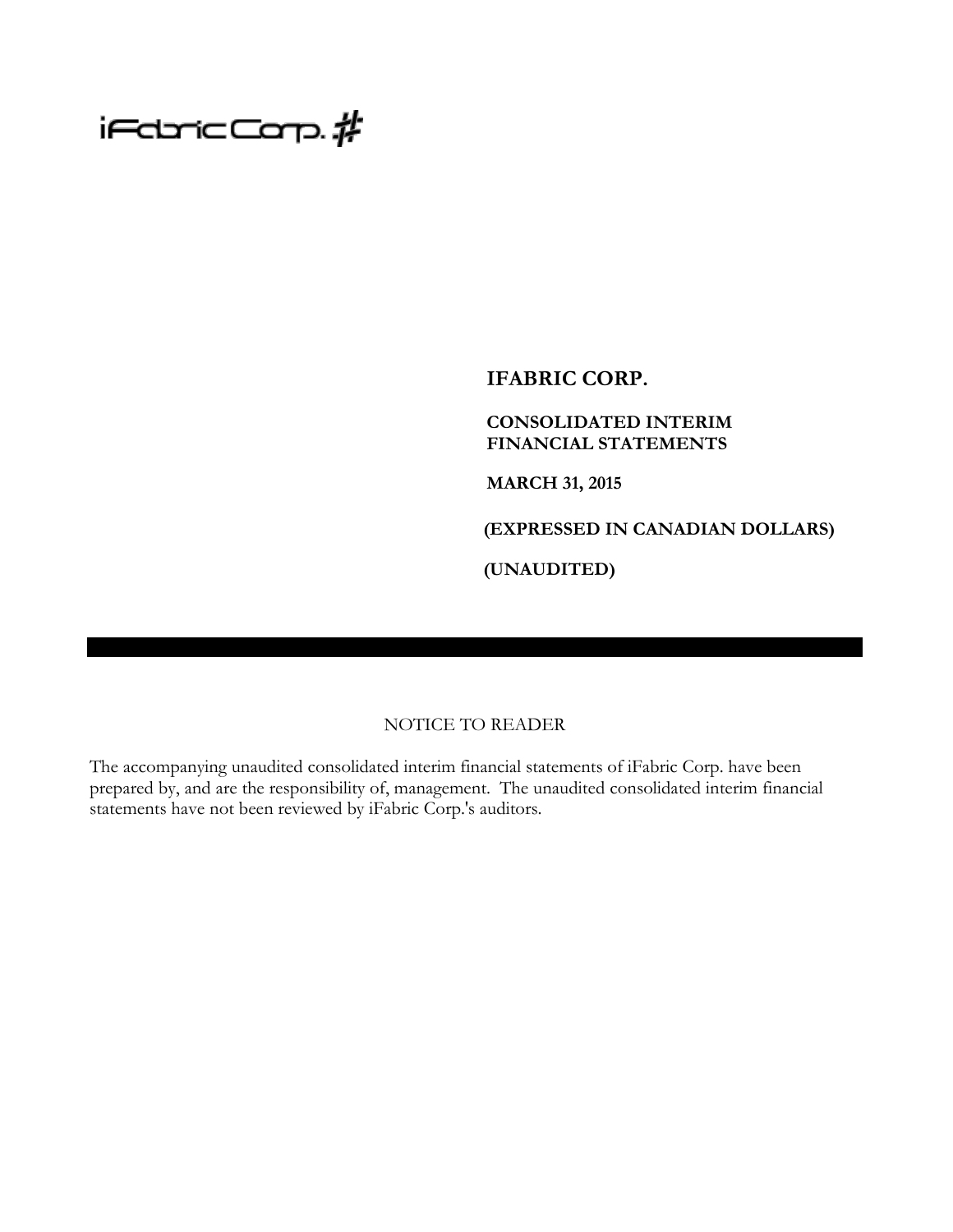# **IFABRIC CORP. CONSOLIDATED INTERIM STATEMENTS OF FINANCIAL POSITION**

**(Unaudited, Expressed in CDN Dollars)**

| As at                                       | March 31,<br>2015 |              | September 30,<br>2014 |
|---------------------------------------------|-------------------|--------------|-----------------------|
| <b>ASSETS</b>                               |                   |              |                       |
| <b>CURRENT</b>                              |                   |              |                       |
| Cash (note 4)                               | \$<br>818,231     | $\mathbb{S}$ | 1,006,385             |
| Accounts receivable (note 5)                | 2,921,228         |              | 2,042,179             |
| Inventory (note 6)                          | 3,840,194         |              | 4,412,215             |
| Prepaid expenses and deposits (note 7)      | 265,715           |              | 283,533               |
| Foreign exchange forward contracts (note 8) | 5,340             |              | 59,828                |
|                                             | 7,850,708         |              | 7,804,140             |
| <b>NON-CURRENT</b>                          |                   |              |                       |
| Property, plant and equipment (note 9)      | 2,507,446         |              | 2,527,012             |
| Deferred development costs (note 10)        | 678,905           |              | 759,637               |
| Deferred income taxes (note 11)             | 561,794           |              | 453,594               |
| Goodwill                                    | 55,050            |              | 55,050                |
|                                             | 3,803,195         |              | 3,795,293             |
|                                             | \$<br>11,653,903  | \$           | 11,599,433            |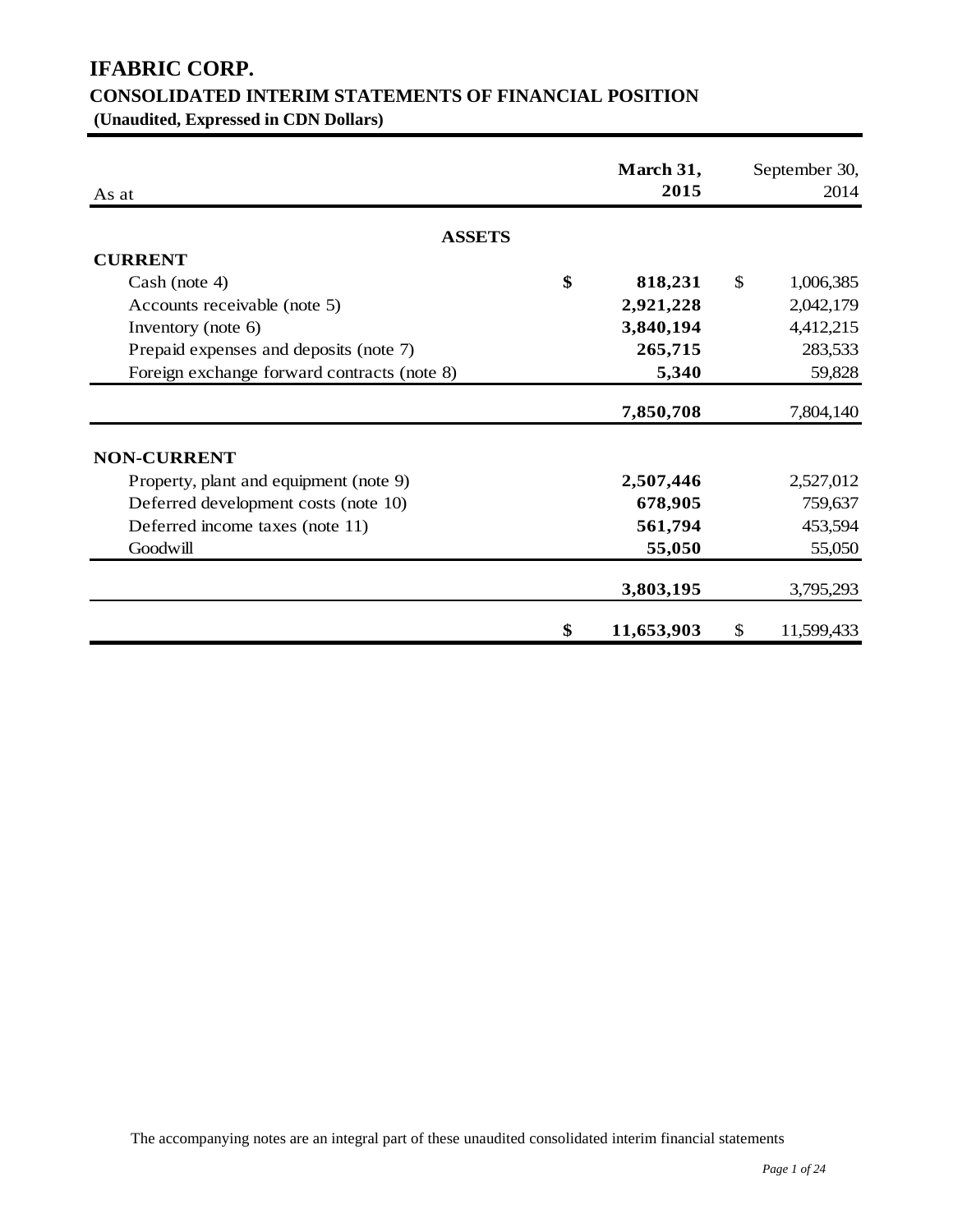# **IFABRIC CORP. CONSOLIDATED INTERIM STATEMENTS OF FINANCIAL POSITION**

**(Unaudited, Expressed in CDN Dollars)**

| As at                                              | March 31,<br>2015 | September 30,<br>2014   |
|----------------------------------------------------|-------------------|-------------------------|
| <b>LIABILITIES</b>                                 |                   |                         |
| <b>CURRENT</b>                                     |                   |                         |
| \$<br>Bank indebtedness (note 4)                   | 592,676           | 251,904<br>$\mathbb{S}$ |
| Accounts payable and accrued liabilities (note 12) | 970,000           | 1,470,510               |
| Income taxes payable                               | 551,179           | 330,451                 |
| Current portion of loans payable (note 14)         | 120,000           | 120,000                 |
|                                                    | 2,233,855         | 2,172,865               |
| <b>NON-CURRENT</b>                                 |                   |                         |
| Due to related parties (note 13)                   | 836,898           | 972,287                 |
| Loans payable (note 14)                            | 920,000           | 980,000                 |
|                                                    | 1,756,898         | 1,952,287               |
|                                                    | 3,990,753         | 4,125,152               |
| <b>COMMITMENTS</b> (note 18)                       |                   |                         |
| <b>SHAREHOLDERS' EQUITY</b>                        |                   |                         |
| <b>CAPITAL STOCK (note 15)</b>                     | 2,743,530         | 2,722,194               |
| <b>WARRANTS</b> (note 15)                          | 704,861           | 704,861                 |
| <b>OPTIONS</b> (note 15)                           | 957,348           | 757,308                 |
| <b>NON-CONTROLLING INTEREST</b>                    | 14,275            | 12,210                  |
| <b>RETAINED EARNINGS</b>                           | 3,243,136         | 3,277,708               |
|                                                    | 7,663,150         | 7,474,281               |
| \$                                                 | 11,653,903        | \$<br>11,599,433        |

*APPROVED ON BEHALF OF THE BOARD:*

*'Hylton Karon'* DIRECTOR

*'Hilton Price'* DIRECTOR

May 28, 2015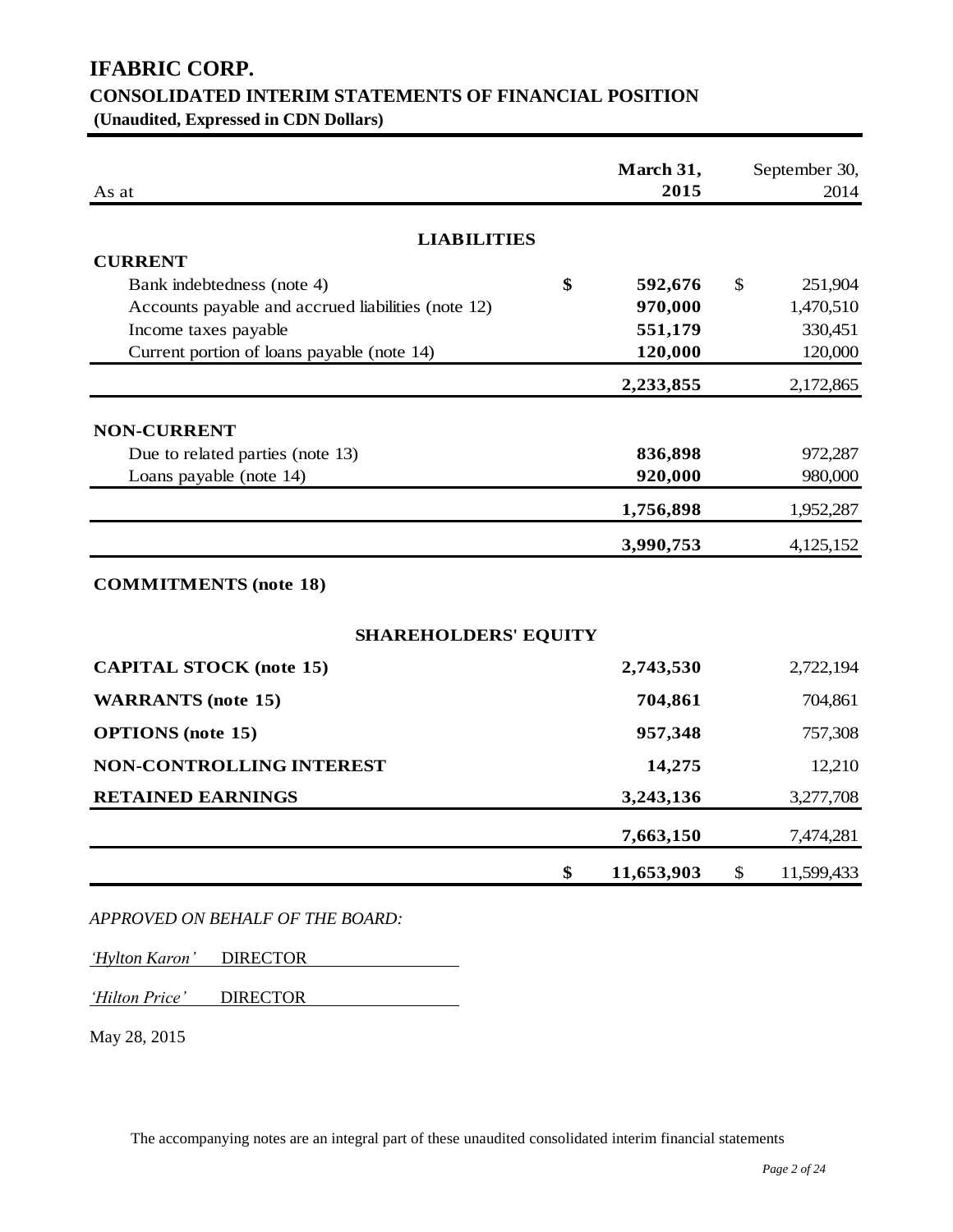# **IFABRIC CORP. CONSOLIDATED INTERIM STATEMENTS OF EARNINGS (LOSS) AND COMPREHENSIVE EARNINGS (LOSS)**

**(Unaudited, Expressed in CDN Dollars)**

|                                                              | Three months |             |  |            | Six months          |           |  |
|--------------------------------------------------------------|--------------|-------------|--|------------|---------------------|-----------|--|
| Periods ended March 31,                                      |              | 2015        |  | 2014       | 2015                | 2014      |  |
| <b>REVENUE</b>                                               |              | \$3,251,478 |  | 2,911,274  | $$6,293,882$ \$     | 5,917,058 |  |
| <b>COST OF SALES</b>                                         |              | 1,597,191   |  | 1,282,785  | 3,261,044           | 2,716,158 |  |
| <b>GROSS PROFIT</b>                                          |              | 1,654,287   |  | 1,628,489  | 3,032,838           | 3,200,900 |  |
| <b>EXPENSES</b>                                              |              |             |  |            |                     |           |  |
| General and administrative costs (note 19)                   |              | 804,717     |  | 588,847    | 1,605,347           | 1,159,981 |  |
| Selling and design costs                                     |              | 622,833     |  | 637,938    | 1,265,134           | 1,260,359 |  |
| Interest on operating line                                   |              | 6,658       |  |            | 12,178              | 4,841     |  |
| Interest on long-term debt                                   |              | 10,844      |  | 12,366     | 22,520              | 25,328    |  |
| Amortization of property, plant and equipment                |              | 9,783       |  | 10,930     | 19,566              | 21,860    |  |
| Amortization of deferred development costs                   |              | 40,366      |  | 36,100     | 80,732              | 72,200    |  |
|                                                              |              | 1,495,201   |  | 1,286,181  | 3,005,477           | 2,544,569 |  |
| <b>EARNINGS FROM OPERATIONS</b>                              |              | 159,087     |  | 342,308    | 27,362              | 656,331   |  |
| <b>OTHER EXPENSES (INCOME)</b>                               |              |             |  |            |                     |           |  |
| Share based compensation                                     |              | 100,747     |  | 35,593     | 209,376             | 83,264    |  |
| Gain on foreign exchange                                     |              | (200, 312)  |  | (131, 592) | (266, 040)          | (202,098) |  |
| Unrealized loss on foreign exchange forward                  |              |             |  |            |                     |           |  |
| contracts (note 8)                                           |              | 14,154      |  | 16,683     | 14,488              | 38,262    |  |
| Sundry income                                                |              |             |  | (452)      |                     | (6, 145)  |  |
|                                                              |              | (85, 411)   |  | (79, 768)  | (42, 176)           | (86, 717) |  |
| <b>EARNINGS BEFORE INCOME TAXES</b>                          |              | 244,498     |  | 422,076    | 69,538              | 743,048   |  |
| PROVISION FOR (RECOVERY OF) INCOME<br><b>TAXES</b> (note 17) |              |             |  |            |                     |           |  |
| Current                                                      |              | 163,485     |  | 86,398     | 210,245             | 199,360   |  |
| Deferred                                                     |              | (46,700)    |  | 55,590     | (108, 200)          | 50,270    |  |
|                                                              |              | 116,785     |  | 141,988    | 102,045             | 249,630   |  |
| NET EARNINGS (LOSS)                                          |              | 127,713     |  | 280,088    | (32, 507)           | 493,418   |  |
| OTHER COMPREHENSIVE EARNINGS                                 |              |             |  |            |                     |           |  |
| TOTAL COMPREHENSIVE EARNINGS (LOSS)                          | \$           | 127,713 \$  |  | 280,088    | \$<br>$(32,507)$ \$ | 493,418   |  |
| <b>EARNINGS (LOSS) PER SHARE (note 18)</b>                   |              |             |  |            |                     |           |  |
| Basic                                                        | \$           | $0.005$ \$  |  | 0.011      | \$<br>$(0.001)$ \$  | 0.019     |  |
| Diluted                                                      |              | 0.005       |  | 0.010      | (0.001)             | $0.018\,$ |  |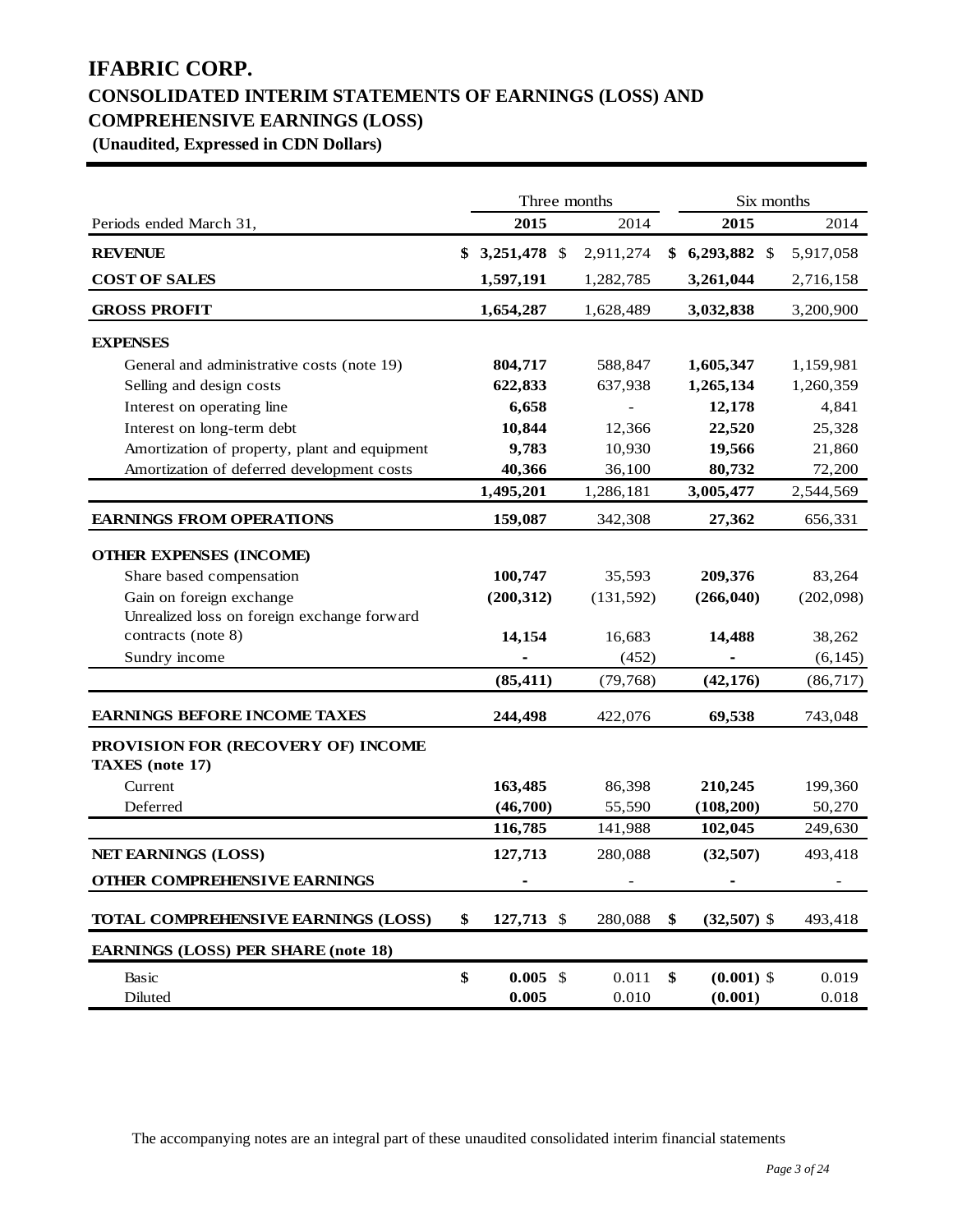# **IFABRIC CORP. CONSOLIDATED INTERIM STATEMENTS OF CHANGES IN SHAREHOLDERS' EQUITY**

**(Unaudited, Expressed in CDN Dollars)** 

|                                                                                 | Capital stock            | Warrants                 | Options       | Retained<br>earnings | Accumulated<br>other<br>comprehensive<br>earnings | Non-<br>controlling<br>interest | <b>Total</b>    |
|---------------------------------------------------------------------------------|--------------------------|--------------------------|---------------|----------------------|---------------------------------------------------|---------------------------------|-----------------|
| Balance at September 30, 2013                                                   | \$<br>1,978,987          | \$<br>÷                  | \$<br>436,414 | \$2,735,494          | \$                                                | \$<br>13,276                    | \$5,164,171     |
| Private placement                                                               | 1,629,000                |                          |               |                      |                                                   |                                 | 1,629,000       |
| Fair value of shareholder warrants issued on<br>private placement               | (579, 293)               | 579,293                  |               |                      |                                                   |                                 |                 |
| Share issue costs - cash                                                        | (198, 712)               |                          |               |                      |                                                   |                                 | (198, 712)      |
| Share issue costs - fair value of agent warrants<br>issued on private placement | (125, 568)               | 125,568                  |               |                      |                                                   |                                 |                 |
| Share based compensation                                                        |                          |                          | 83,264        |                      |                                                   |                                 | 83,264          |
| Exercise of options                                                             | 17,780                   |                          | (7,780)       |                      |                                                   |                                 | 10,000          |
| Total comprehensive earnings                                                    |                          |                          |               | 490,588              |                                                   | 2,830                           | 493,418         |
| Balance at March 31, 2014                                                       | 2,722,194                | 704,861                  | 511,898       | 3,226,082            | $\overline{\phantom{a}}$                          | 16,106                          | 7,181,141       |
| Balance at September 30, 2014                                                   | 2,722,194                | 704,861                  | 757,308       | 3,277,708            |                                                   | 12,210                          | 7,474,281       |
| Exercise of options                                                             | 21,336                   | $\overline{\phantom{0}}$ | (9, 336)      |                      | $\overline{\phantom{0}}$                          | $\overline{\phantom{0}}$        | 12,000          |
| Share based compensation                                                        | $\overline{\phantom{a}}$ | $\overline{\phantom{0}}$ | 209,376       |                      | $\overline{\phantom{0}}$                          |                                 | 209,376         |
| Total comprehensive earnings (loss)                                             |                          |                          |               | (34, 572)            |                                                   | 2,065                           | (32, 507)       |
| Balance at March 31, 2015                                                       | \$<br>2,743,530          | \$704,861                | \$<br>957,348 | \$3,243,136          | \$                                                | \$<br>14,275                    | \$<br>7,663,150 |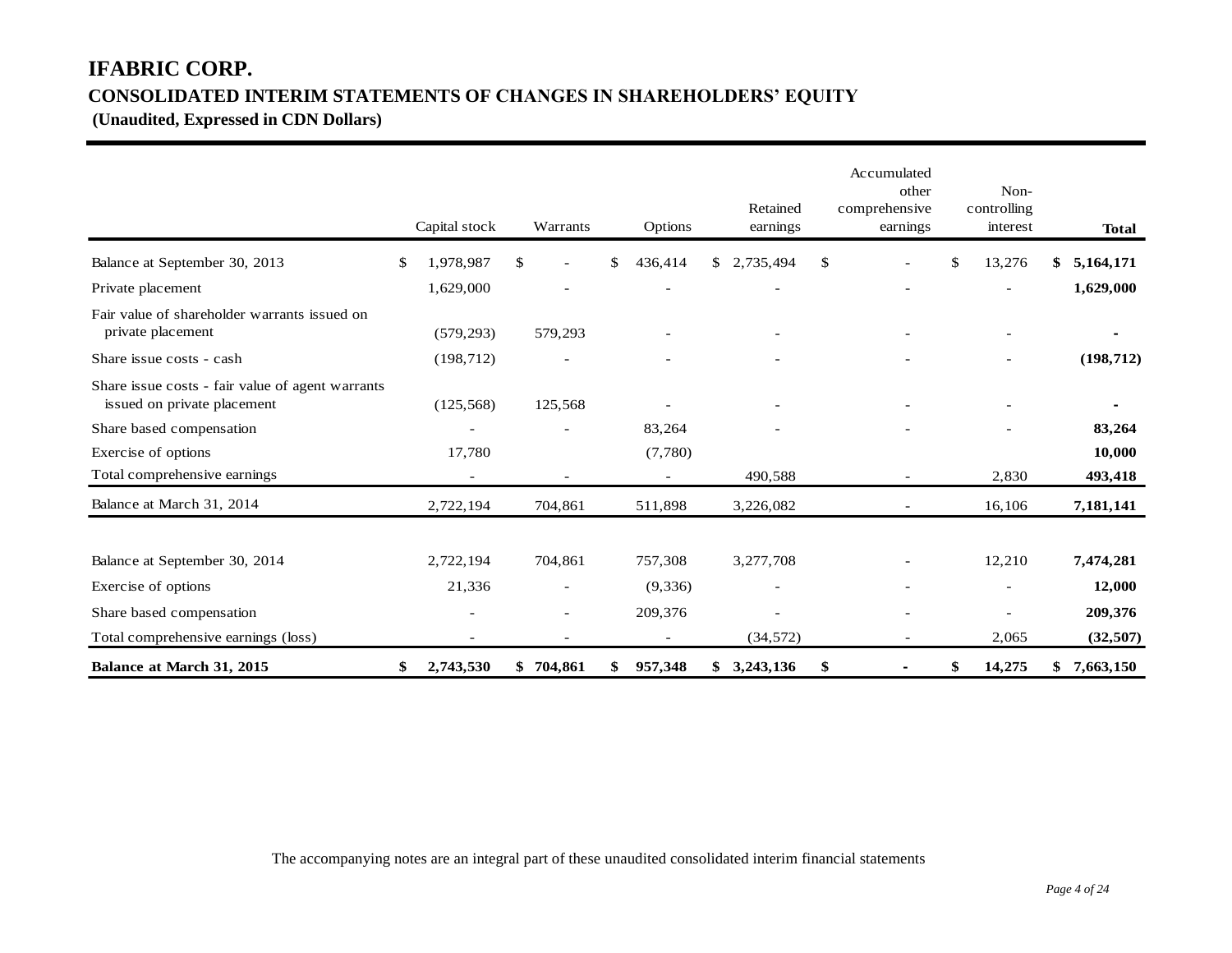# **IFABRIC CORP. CONSOLIDATED INTERIM STATEMENTS OF CASH FLOWS**

**(Unaudited, Expressed in CDN Dollars)** 

| Six months ended March 31,                            | 2015                   |      | 2014        |
|-------------------------------------------------------|------------------------|------|-------------|
| <b>CASH WAS PROVIDED BY (USED IN)</b>                 |                        |      |             |
| <b>OPERATING ACTIVITIES</b>                           |                        |      |             |
| Total comprehensive earnings (loss)                   | \$<br>(32,507)<br>- \$ |      | 493,418     |
| Items not affecting cash                              |                        |      |             |
| Amortization of property, plant and equipment         | 19,566                 |      | 21,860      |
| Amortization of deferred development costs            | 80,732                 |      | 72,200      |
| Unrealized loss on foreign exchange forward contracts | 14,488                 |      | 38,262      |
| Gain on sale of property, plant and equipment         |                        |      | (2,731)     |
| Share based compensation                              | 209,376                |      | 83,264      |
| Deferred income tax recovery (provision)              | (108, 200)             |      | 50,270      |
|                                                       | 183,455                |      | 756,543     |
| Change in non-cash operating working capital items    |                        |      |             |
| Accounts receivable                                   | (879, 049)             |      | (1,164,240) |
| Inventory                                             | 572,020                |      | (324,058)   |
| Prepaid expenses and deposits                         | 17,818                 |      | (75,676)    |
| Foreign exchange forward contracts                    | 40,000                 |      |             |
| Investment tax credits recoverable                    |                        |      | 12,826      |
| Accounts payable and accrued liabilities              | (500, 510)             |      | (185,954)   |
| Income taxes payable                                  | 220,728                |      | 199,360     |
|                                                       | (528, 993)             |      | (1,537,742) |
|                                                       | (345, 538)             |      | (781, 199)  |
| <b>FINANCING ACTIVITIES</b>                           |                        |      |             |
| Bank operating line                                   | 340,772                |      | (407,601)   |
| Due to related parties                                | (135, 388)             |      | 11,957      |
| Repayment of loans                                    | (60,000)               |      | (73,892)    |
| Share and warrant issuances (note 15)                 | 12,000                 |      | 1,639,000   |
| Share and warrant issuance costs - cash (note 15)     |                        |      | (198, 712)  |
|                                                       | 157,384                |      | 970,752     |
| <b>INVESTING ACTIVITIES</b>                           |                        |      |             |
| Purchase of property, plant and equipment             |                        |      | (26,755)    |
| Proceeds on disposal of property, plant and equipment |                        |      | 13,484      |
|                                                       | -                      |      | (13,271)    |
| <b>CHANGE IN CASH POSITION</b>                        | (188, 154)             |      | 176,282     |
| CASH, beginning of period (note 4)                    | 1,006,385              |      | 457,131     |
| CASH, end of period (note 4)                          | \$<br>818,231          | $\$$ | 633,413     |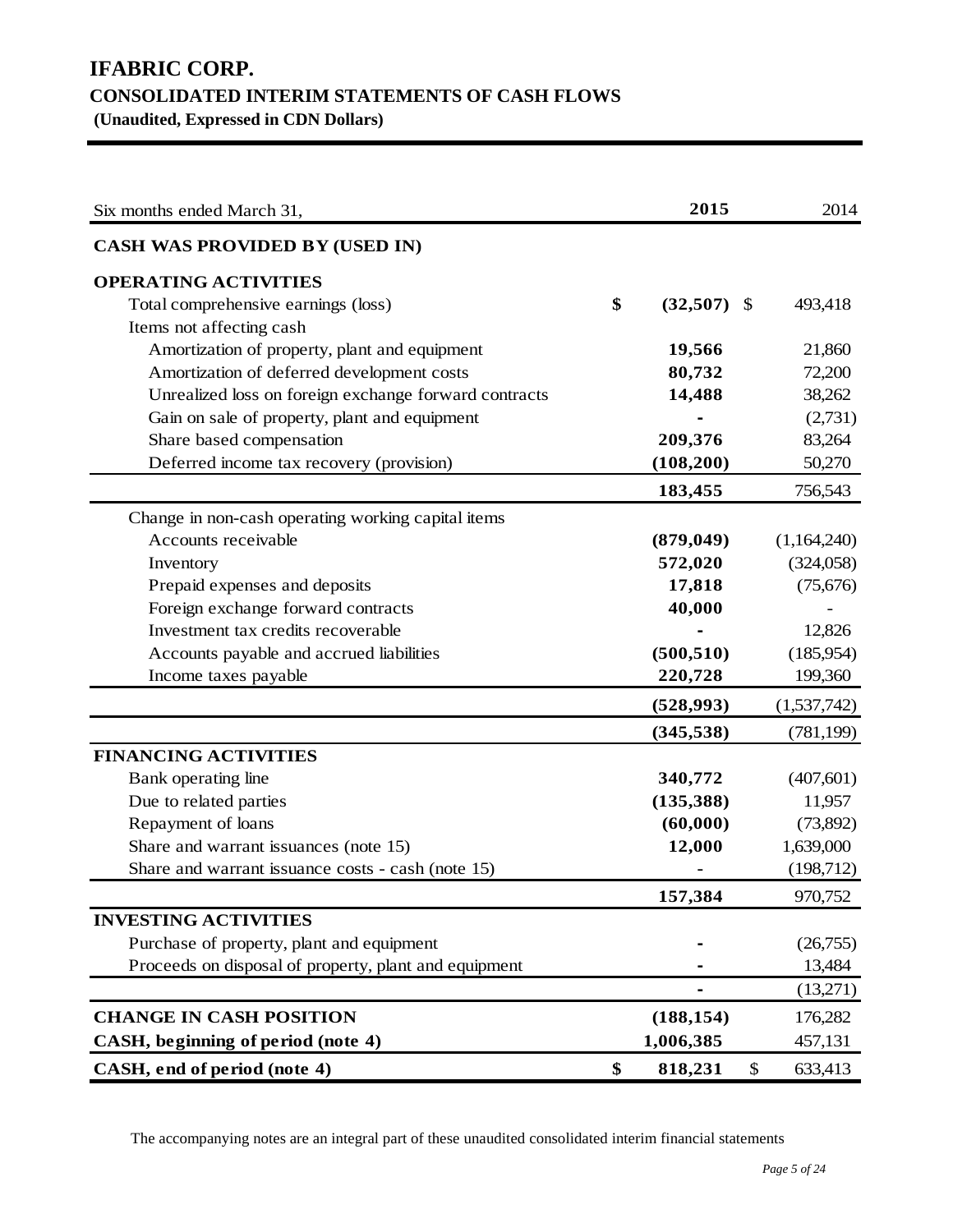### **1. NATURE OF OPERATIONS**

iFabric Corp. ("iFabric" or the "Company") was incorporated under the Alberta Business Corporations Act on April 9, 2007 as a capital pool company as defined in Policy 2.4 of the TSX Venture Exchange. On June 4, 2012, the Company closed its Qualifying Transaction with Coconut Grove Textiles Inc. and its shares began trading on the TSX Venture Exchange ("TSX-V") under the trading symbol "IFA". With effect from this date the Company is no longer considered a capital pool company and is now classified as an industrial Tier 2 issuer on the TSX-V.

The Company's principle activities relate to the business of designing and manufacturing women's intimate apparel and sleepwear, as well as a range of complimenting accessories. The Company is also in the business of distributing a range of specialty textiles as well as a number of chemical products that are suitable for application to textiles. The head office is located at 525 Denison Street, Unit 1, Markham Ontario.

### **2. BASIS OF PREPARATION**

### **(a) Statement of compliance**

The Company applies International Financial Reporting Standards ("IFRS") as issued by the International Accounting Standards Board ("IASB"). These unaudited consolidated interim financial statements have been prepared in accordance with International Accounting Standard 34, "Interim Financial Reporting". Accordingly, they do not include all of the information required for full annual financial statements required by IFRS as issued by IASB.

The same accounting policies were followed in the preparation of these unaudited consolidated interim financial statements as those used in the preparation of the most recent audited annual consolidated financial statements for the year ended September 30, 2014, other than those set out in note 3(a). These unaudited consolidated interim financial statements should be read in conjunction with the audited annual consolidated financial statements for the year ended September 30, 2014, prepared in accordance with IFRS.

#### **(b) Basis of consolidation**

These unaudited consolidated interim financial statements include the accounts of iFabric Corp., and its wholly-owned subsidiary, Coconut Grove Textiles Inc., which includes the consolidated accounts of its wholly-owned subsidiaries Coconut Grove Pads Inc., Intelligent Fabric Technologies (North America) Inc. and CG Intimates Inc. They also include the accounts of 2074160 Ontario Inc., which is a 60% owned subsidiary of Coconut Grove Textiles Inc. All intercorporate balances and transactions have been eliminated.

### **(c) Seasonal fluctuations**

The interim period results of operations do not necessarily reflect results for the full fiscal year because of seasonal fluctuations that characterize the apparel and textiles industries.

#### **(d) Basis of measurement**

These unaudited consolidated interim financial statements were prepared on a historical cost basis except for certain items which may be accounted for at fair value, as further discussed in the significant accounting policies of the most recent audited annual financial statements for the year ended September 30, 2014.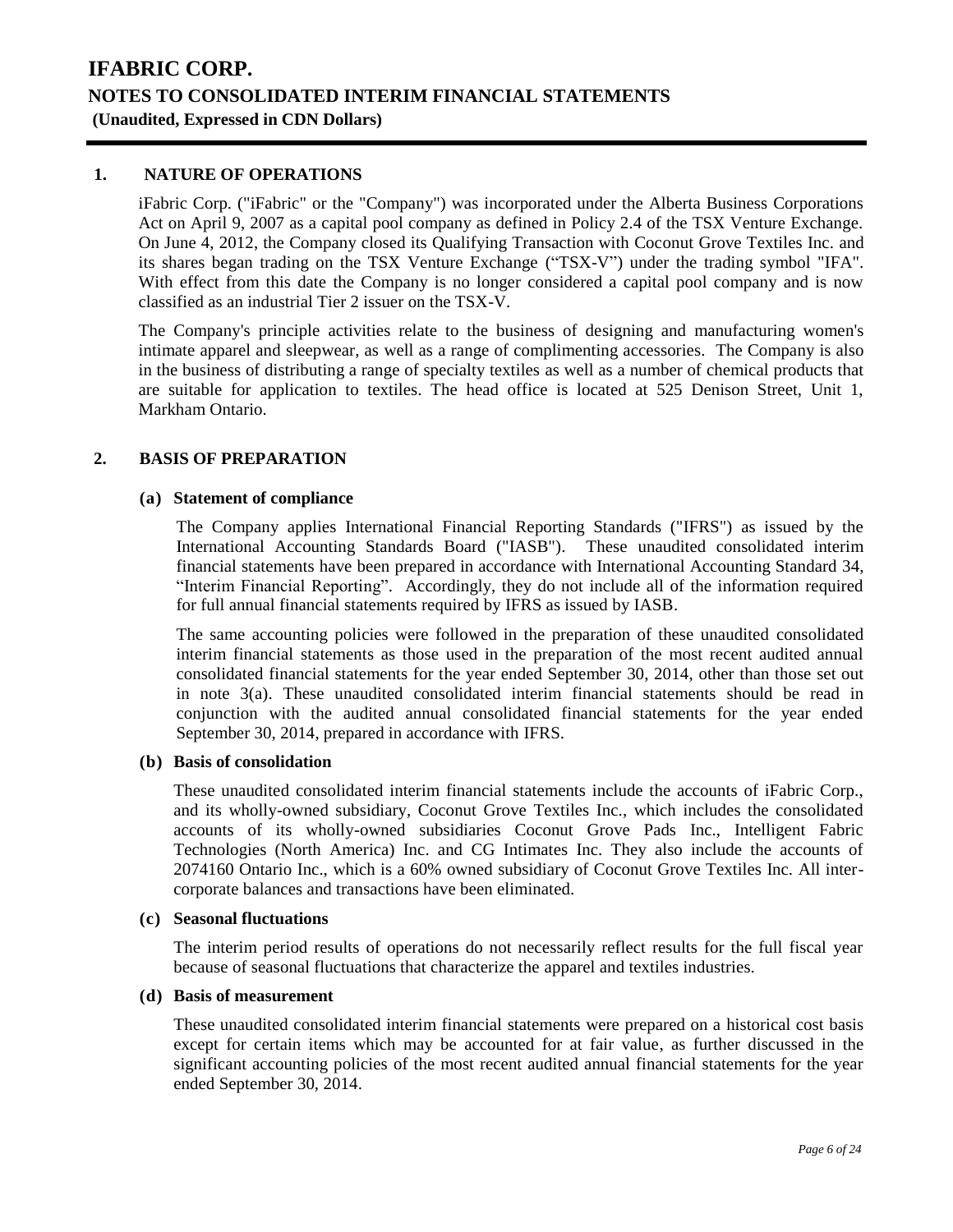## **2. BASIS OF PREPARATION,** *continued*

### **(e) Functional and presentation currency**

These unaudited consolidated interim financial statements are presented in Canadian dollars, which is the Company's functional currency.

### **3. ACCOUNTING POLICY DEVELOPMENTS**

### **(a) Initial application of standards, interpretations and amendments to standards and interpretations in the reporting period**

Certain pronouncements were issued by the IASB or the International Financial Reporting Interpretations Committee ("IFRIC") that are mandatory for annual periods beginning on or after January 1, 2014. As of October 1, 2014, the Company has adopted the following standards:

- i) IAS 32, 'Financial Instruments: Presentation' was amended in December, 2011, clarifying the application of the offsetting requirements of financial assets and financial liabilities. The Company has assessed that the adoption of IAS 32 has no material impact on the financial statements.
- ii) 'Annual Improvements to IFRSs 2010-2012 and 2011-2013 cycle' were approved by the IASB in December, 2013. These improvements included amendments to a number of IFRSs as a result of the annual improvements project. The Company has assessed that no adjustments are necessary as a result of applying the revised rules.

### **(b) Future changes in accounting policies**

Certain new standards, interpretations, amendments and improvements to existing standards were issued by the IASB or International Financial Reporting Interpretations Committee ("IFRIC") that are mandatory for accounting periods beginning on January 1, 2015 or later periods. The standards impacted that are applicable to the Company are as follows:

i) IFRS 9, 'Financial Instruments' was issued in November 2009 as the first step in its project to replace IAS 39 'Financial Instruments: Recognition and Measurement'. IFRS 9 introduces new requirements for classifying and measuring financial assets that must be applied starting January 1, 2018, with early adoption permitted. The IASB amended IFRS 9 in November, 2013 to add new requirements for classifying and measuring financial liabilities, derecognition of financial instruments, impairment and hedge accounting. The standard is not expected to have an impact on the Company's accounting for financial instruments and the Company has not yet decided when to adopt IFRS 9.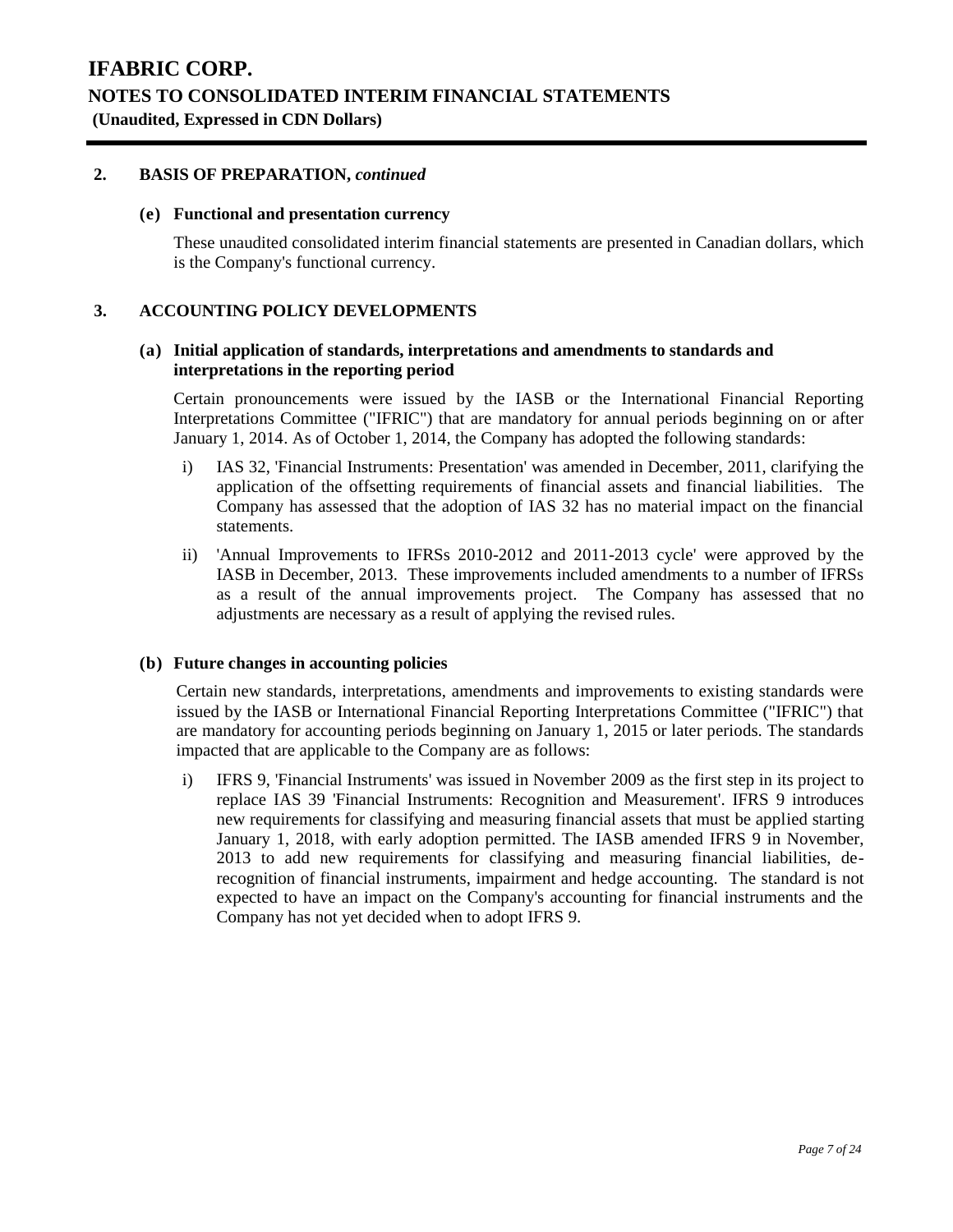### **4. CASH AND BANK INDEBTEDNESS**

As at March 31, 2015, and September 30, 2014, cash consisted of bank balances held at various major financial institutions.

As at March 31, 2015, there were no cash equivalents on hand (September 30, 2014 - nil).

One of the Company's subsidiaries has a demand operating loan with a tier one Canadian bank available to a maximum of \$2,000,000, against which \$592,676 was outstanding as at March 31, 2015 (September 30, 2014 - \$251,904). The loan facility bears interest at the bank's prime lending rate plus 1.75%. The purpose of the credit facility is to provide for ongoing operating requirements including the financing of accounts receivable and inventory. The facility is secured by General Security Agreements covering all the assets of two subsidiary companies, accounts receivable insurance, an assignment of fire insurance, and a guarantee in the amount of \$1,000,000 from a third subsidiary of the Company. In addition, the company has credit card facilities amounting to \$50,000 Canadian dollars and \$25,000 US dollars, which are subject to the same security arrangements.

## **5. ACCOUNTS RECEIVABLE**

|                                 | March 31,<br>2015 | September 30,<br>2014 |
|---------------------------------|-------------------|-----------------------|
| Trade receivables               | \$<br>2,932,358   | \$<br>2,248,479       |
| Allowance for doubtful accounts | (10, 254)         | (8,817)               |
| Accrued discounts               | (124,000)         | (237,970)             |
| Other                           | 123,124           | 40,487                |
|                                 | \$<br>2,921,228   | \$<br>2,042,179       |

## **6. INVENTORY**

During the six month period ended March 31, 2015, the amount of inventory charged to earnings was \$3,138,643 (2014 - \$2,628,448) and the amount of inventory write-downs were \$40,095 (2014 - nil). There were no reversals of prior periods write-downs of inventory.

|                | March 31,<br>2015 |               | September 30,<br>2014 |
|----------------|-------------------|---------------|-----------------------|
| Raw materials  | \$<br>429,289     | <sup>\$</sup> | 364,278               |
| Finished goods | 3,410,905         |               | 4,047,937             |
|                | \$<br>3,840,194   | <sup>\$</sup> | 4,412,215             |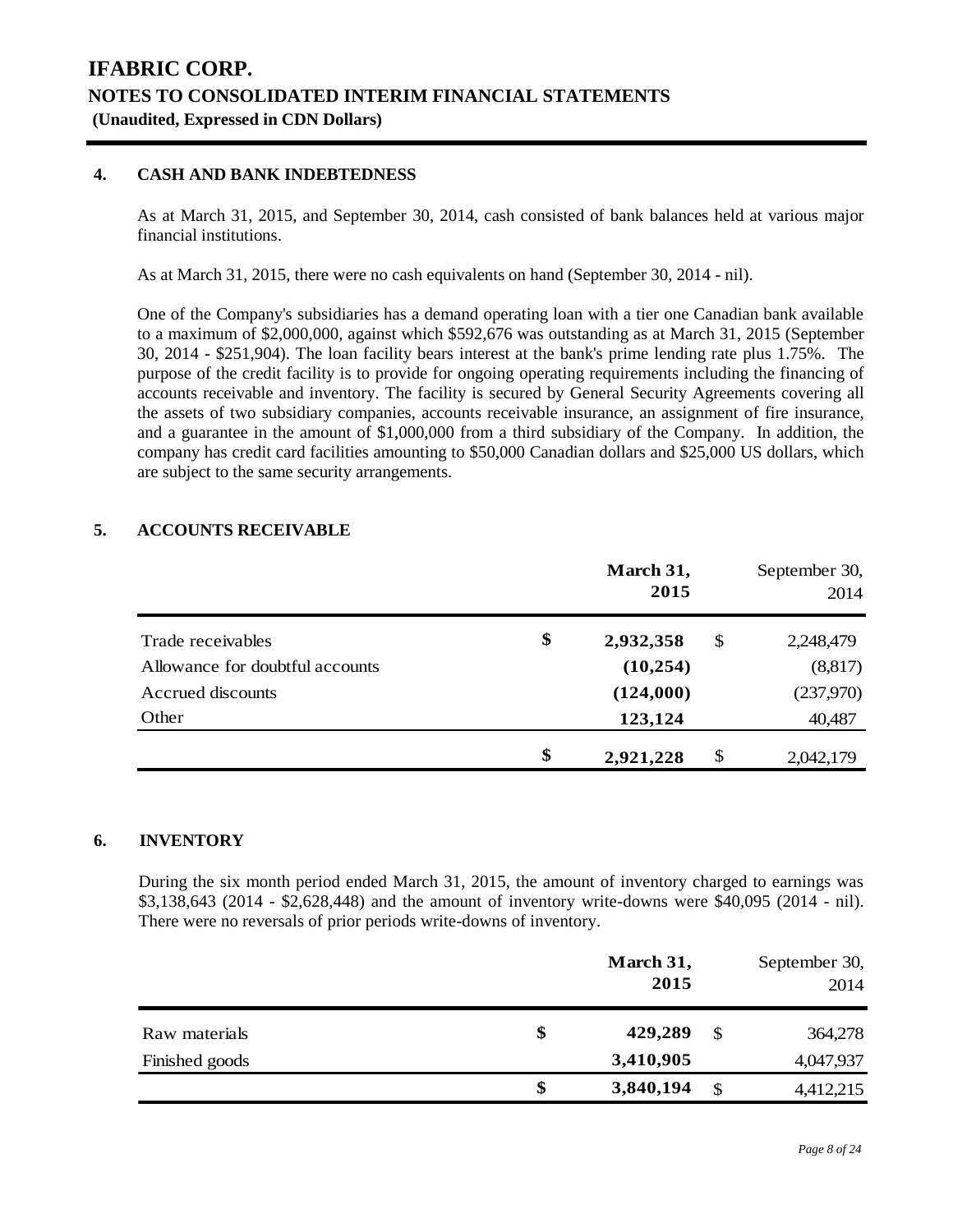# **7. PREPAID EXPENSES AND DEPOSITS**

|                                                |    | March 31,<br>2015 | September 30,<br>2014               |
|------------------------------------------------|----|-------------------|-------------------------------------|
| Deposits paid to suppliers<br>Prepaid expenses | \$ | 252,011<br>13,704 | 283,533<br>$\overline{\phantom{a}}$ |
|                                                | S  | 265,715           | 283,533                             |

## **8. FOREIGN EXCHANGE FORWARD CONTRACTS**

The Company enters into foreign exchange forward contracts to manage the risks associated with exchange rate fluctuations. The balance is comprised of the following:

|                                                                                 | March 31,<br>2015 |    | September 30,<br>2014 |
|---------------------------------------------------------------------------------|-------------------|----|-----------------------|
| Margin balance $-$ cash deposit<br>Mark to market variance – unrealized loss on | \$<br>60,000      | S  | 100,000               |
| foreign exchange                                                                | (54, 660)         |    | (40,172)              |
|                                                                                 | \$<br>5,340       | \$ | 59,828                |

As at March 31, 2015, the Company had contracted to sell USD \$850,000. As well, the Company had contracted to buy USD \$700,000.

For the six months ended March 31, 2015, there is an unrealized loss on foreign exchange of \$14,488 (2014 - \$38,262) included in the statement of earnings (loss) and comprehensive earnings (loss).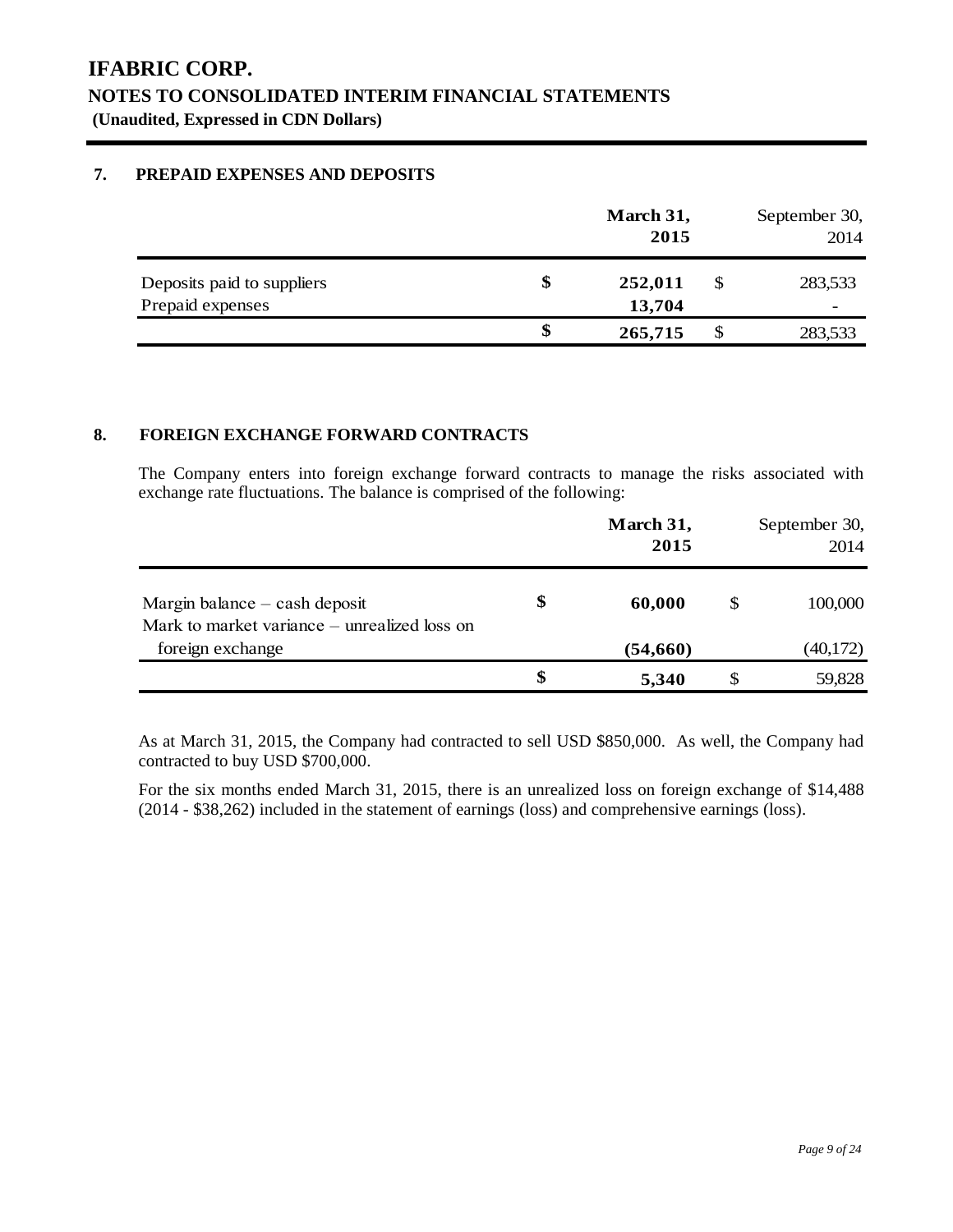# **9. PROPERTY, PLANT AND EQUIPMENT**

|                                                                                |                                                  |                           |                                    | March 31,<br>2015                              |
|--------------------------------------------------------------------------------|--------------------------------------------------|---------------------------|------------------------------------|------------------------------------------------|
|                                                                                | Cost                                             |                           | <b>Accumulated</b><br>amortization | <b>Net</b>                                     |
| Land<br><b>Buildings</b><br>Computer and office equipment<br>Factory machinery | \$<br>1,800,000<br>900,813<br>167,940<br>561,512 | \$                        | 232,385<br>146,053<br>544,381      | \$<br>1,800,000<br>668,428<br>21,887<br>17,131 |
|                                                                                | \$<br>3,430,265                                  | \$                        | 922,819                            | \$<br>2,507,446                                |
|                                                                                |                                                  |                           |                                    | September 30,<br>2014                          |
|                                                                                | Cost                                             |                           | Accumulated<br>amortization        | Net                                            |
| Land<br><b>Buildings</b><br>Computer and office equipment<br>Factory machinery | \$<br>1,800,000<br>900,813<br>167,940<br>561,512 | $\boldsymbol{\mathsf{S}}$ | 218,744<br>142,031<br>542,478      | \$<br>1,800,000<br>682,069<br>25,909<br>19,034 |
|                                                                                | \$<br>3,430,265                                  | \$                        | 903,253                            | \$<br>2,527,012                                |
| DEFERRED DEVELOPMENT COSTS                                                     |                                                  |                           |                                    | March 31,<br>2015                              |
|                                                                                | Cost                                             |                           | <b>Accumulated</b><br>amortization | <b>Net</b>                                     |
| Product development costs                                                      | \$<br>941,427                                    | \$                        | 262,522                            | \$<br>678,905                                  |
|                                                                                |                                                  |                           |                                    | September 30,<br>2014                          |
|                                                                                | Cost                                             |                           | Accumulated<br>amortization        | Net                                            |
| Product development costs                                                      | \$<br>941,427                                    | $\$$                      | 181,790                            | \$<br>759,637                                  |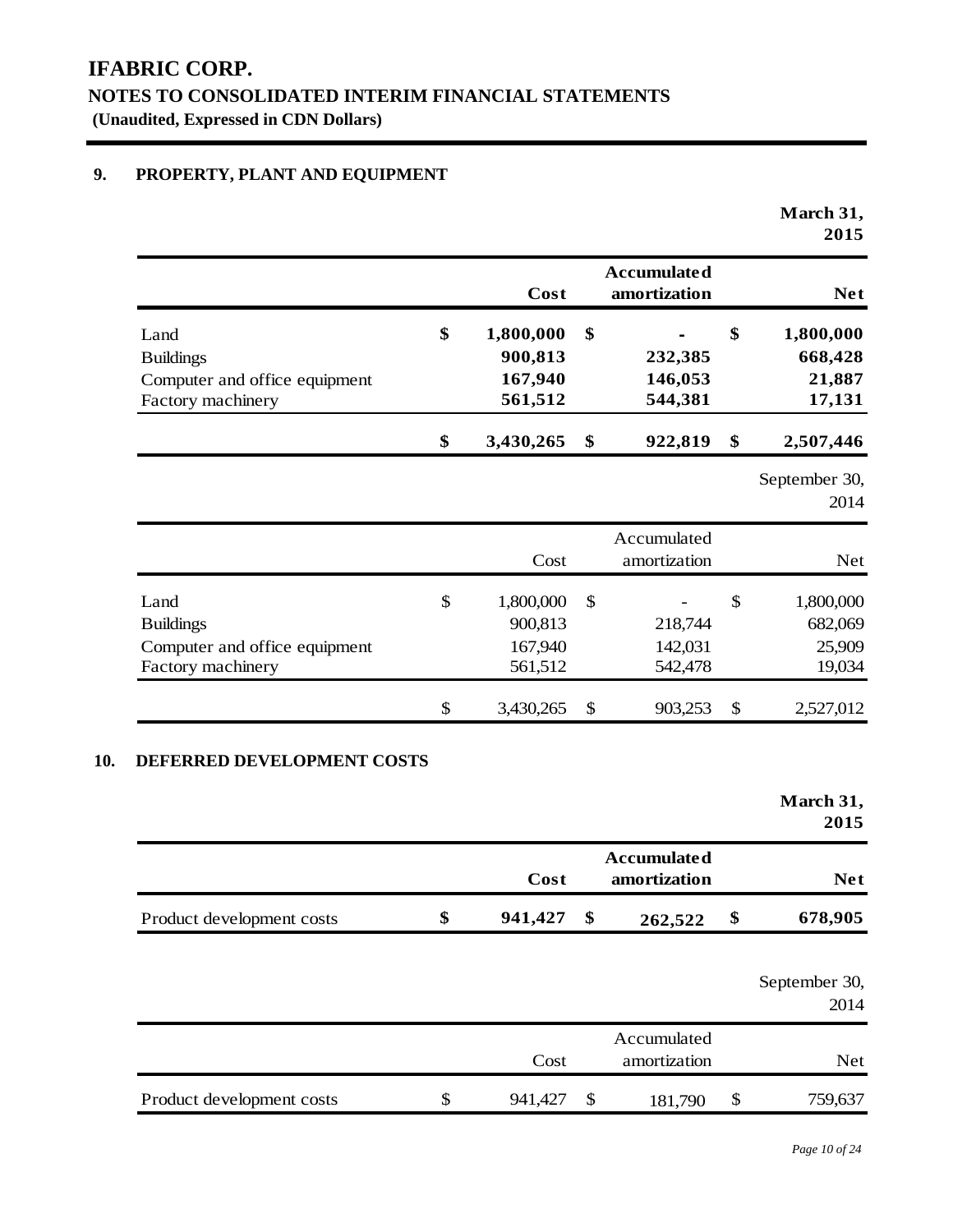# **11. DEFERRED INCOME TAXES**

Temporary differences between accounting and taxable income which result in deferred income taxes are as follows:

|                                             | March 31,<br>2015 | September 30,<br>2014 |
|---------------------------------------------|-------------------|-----------------------|
| Unutilized loss carry forward               | \$<br>702,994     | \$<br>614,494         |
| Capital cost allowance claimed in excess of |                   |                       |
| amortization                                | (14, 400)         | (14,400)              |
| Unrealized foreign exchange losses          | 14,500            | 10,600                |
| Share issue costs                           | 38,600            | 44,200                |
| Deferred development costs                  | (179,900)         | (201, 300)            |
|                                             | \$<br>561,794     | \$<br>453,594         |

The Company and its subsidiaries have non-capital losses that may be carried forward and applied to reduce taxable income of future years. These losses expire as follows:

| 2027 | \$<br>49,000    |
|------|-----------------|
| 2028 | 201,000         |
| 2029 | 125,000         |
| 2030 | 207,000         |
| 2031 | 388,000         |
| 2032 | 129,000         |
| 2033 | 774,000         |
| 2034 | 336,000         |
| 2035 | 434,000         |
|      |                 |
|      | \$<br>2,643,000 |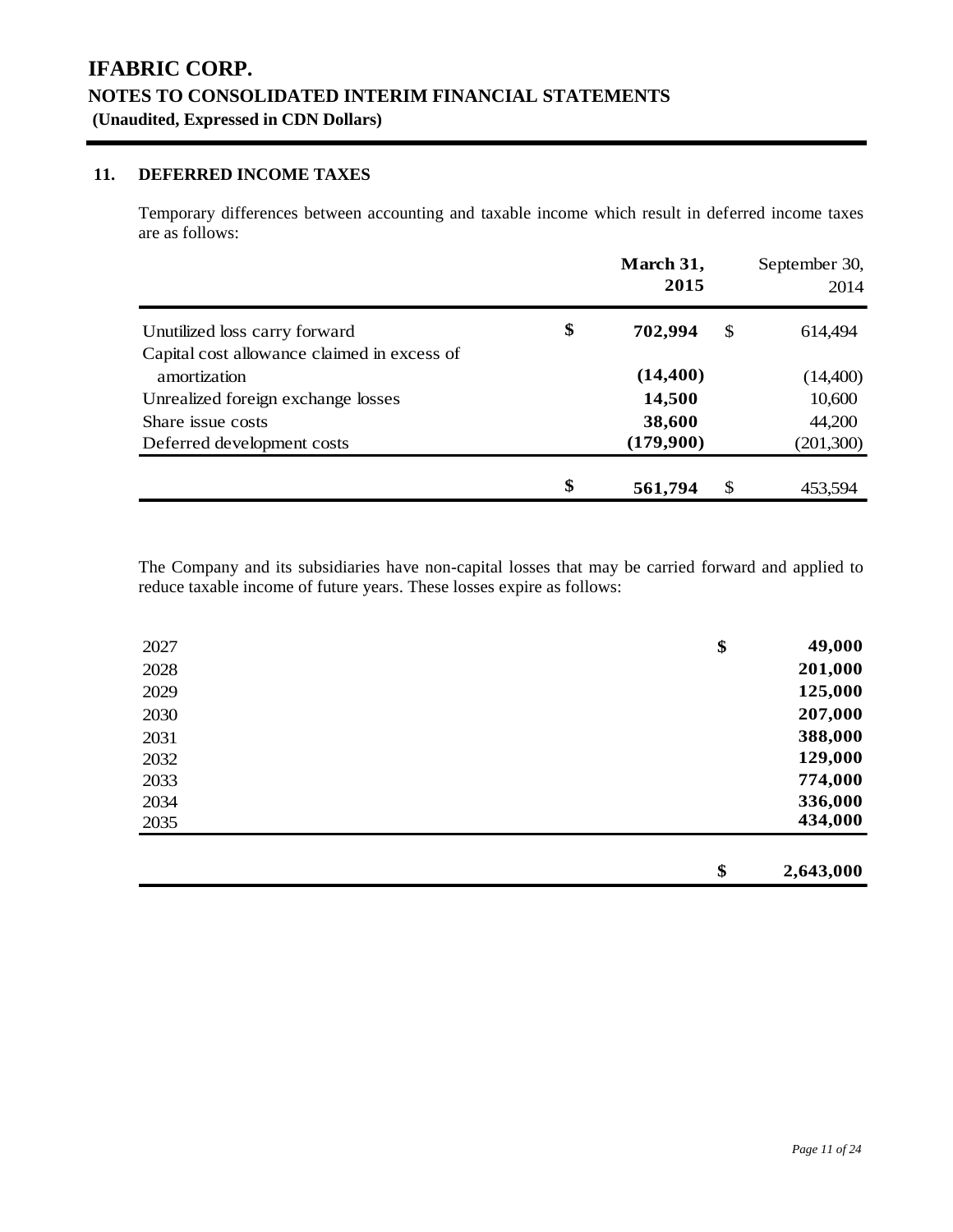# **12. ACCOUNTS PAYABLE AND ACCRUED LIABILITIES**

|                               | March 31,<br>2015 |    | September 30,<br>2014 |
|-------------------------------|-------------------|----|-----------------------|
|                               |                   |    |                       |
| Trade payables                | \$<br>790,723     | -S | 1,152,679             |
| Government remittances        | 100,837           |    | 136,491               |
| Accrued liabilities (note 19) | 69,593            |    | 172,493               |
| Tenants deposits              | 8,847             |    | 8,847                 |
|                               | \$<br>970,000     | .S | 1,470,510             |

# **13. DUE TO RELATED PARTIES**

The amounts due to related parties are unsecured, non-interest bearing and due on demand. The creditors have waived their right to call for payment over the next year, and accordingly, the loans have been classified as non-current.

|                                               | March 31,<br>2015 |     | September 30,<br>2014 |
|-----------------------------------------------|-------------------|-----|-----------------------|
| Due to shareholder                            | \$<br>308,345     | \$  | 457,294               |
| Due to minority shareholder of subsidiary co. | 528,553           |     | 514,993               |
|                                               | \$<br>836,898     | \$. | 972,287               |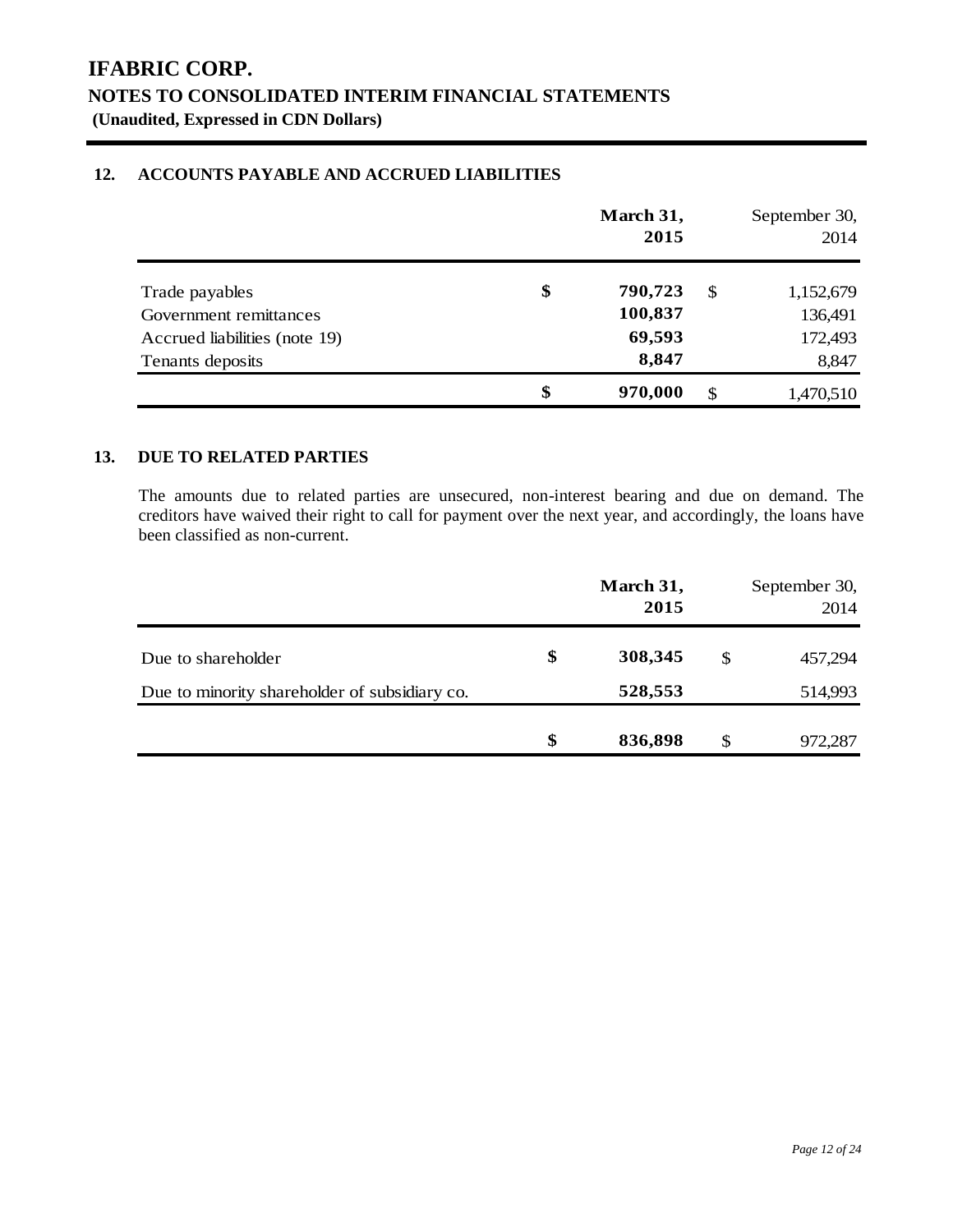# **14. LOANS PAYABLE**

|                                                                                                                                                                                                                                                                      |               | March 31,<br>2015 | September 30,<br>2014 |
|----------------------------------------------------------------------------------------------------------------------------------------------------------------------------------------------------------------------------------------------------------------------|---------------|-------------------|-----------------------|
| Bank loan, payable in monthly principal payments of<br>\$10,000 plus interest, bearing interest at the bank's<br>prime rate plus 1.25%, due May 31, 2023 and<br>secured by a first readvanceable mortgage on the<br>land and building described in note 9, a general |               |                   |                       |
| security agreement over all assets of Coconut Grove                                                                                                                                                                                                                  |               |                   |                       |
| Pads Inc. subject to priority on inventory and<br>accounts receivable to the lender described in note 4,                                                                                                                                                             |               |                   |                       |
| and a general assignment of rents.                                                                                                                                                                                                                                   | \$            | 1,040,000         | \$<br>1,100,000       |
| Less current portion                                                                                                                                                                                                                                                 |               | 120,000           | 120,000               |
| Due beyond one year                                                                                                                                                                                                                                                  | \$            | 920,000           | \$<br>980,000         |
| Estimated principal re-payments are as follows:                                                                                                                                                                                                                      |               |                   |                       |
| 2015                                                                                                                                                                                                                                                                 | $\mathcal{S}$ | 60,000            |                       |
| 2016                                                                                                                                                                                                                                                                 |               | 120,000           |                       |
| 2017                                                                                                                                                                                                                                                                 |               | 120,000           |                       |
| 2018                                                                                                                                                                                                                                                                 |               | 120,000           |                       |
| 2019                                                                                                                                                                                                                                                                 |               | 120,000           |                       |
| Subsequent years                                                                                                                                                                                                                                                     |               | 500,000           |                       |
|                                                                                                                                                                                                                                                                      | \$            | 1,040,000         |                       |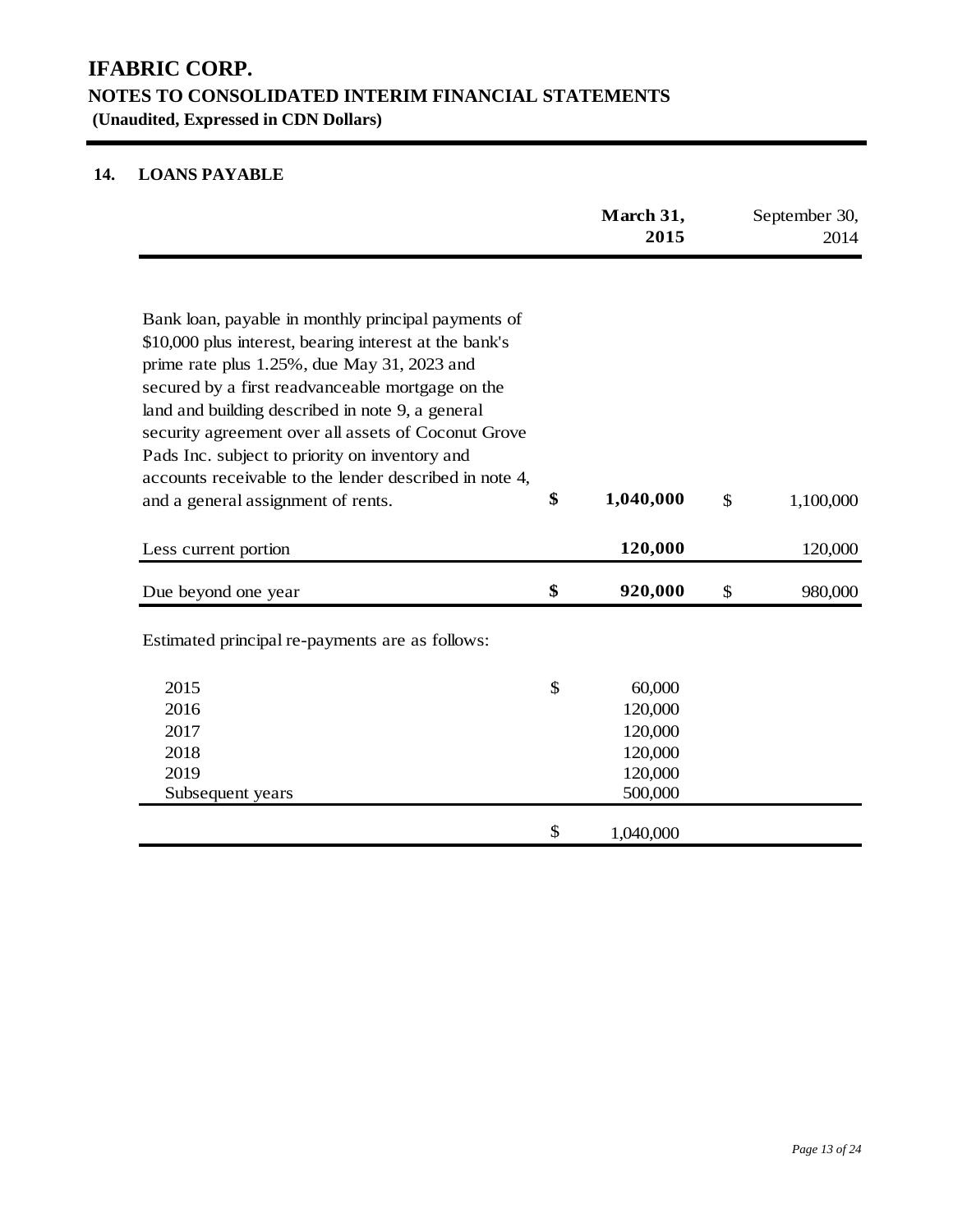# **15. CAPITAL STOCK**

### **(a) Authorized, Issued and Outstanding**

Authorized: Unlimited number of common shares

|                                                                    | Number     |     | Amount     |
|--------------------------------------------------------------------|------------|-----|------------|
| Balance September 30, 2013                                         | 25,437,500 | SS. | 1,978,987  |
| Private placement (i)                                              | 407,250    |     | 1,629,000  |
| Fair value of shareholder warrants issued on private placement (i) |            |     | (579, 293) |
| Share issuance costs - cash (i)                                    |            |     | (198,712)  |
| Share issuance costs - fair value of agent warrants issued on      |            |     |            |
| private placement (i)                                              |            |     | (125,568)  |
| Options exercised at \$0.40 per share                              | 25,000     |     | 10,000     |
| Ascribed value credited to share capital on exercise of options    |            |     | 7,780      |
| Balance March 31, 2014 and September 30, 2014                      | 25,869,750 | S.  | 2,722,194  |
| Options exercised                                                  | 30,000     |     | 12,000     |
| Ascribed value credited to share capital on exercise of options    |            |     | 9,336      |
| Balance March 31, 2015                                             | 25,899,750 | \$. | 2,743,530  |

(i) On December 13, 2013, the Company closed an offering of equity comprising 407,250 units at a price per unit of \$4.00 for gross proceeds of \$1,629,000. Each unit consists of one common share and one half of one common share shareholder warrant. Each whole shareholder warrant entitles the holder to acquire one common share of iFabric, at an exercise price of \$5.25, and is exercisable for a period of 3 years from December 13, 2013.

As compensation for the issue, the agent received a cash fee of 7% of the gross proceeds, totaling \$114,030, as well as 28,508 agent warrants. Each agent warrant entitles the holder to acquire one unit at an exercise price per unit of \$4.00. Each unit consists of one common share, and one half of one common share secondary agent warrant. Each whole secondary agent warrant entitles the holder to acquire one common share of iFabric, at an exercise price of \$5.25, and is exercisable for a period of 3 years from December 13, 2013.

The Company incurred \$84,682 in legal costs and disbursements in connection with the issue.

The fair value of the shareholder warrants has been estimated by management at \$579,293 and the fair value of the agent warrants has been estimated by management at \$125,568 as of the date of the grant using the Black-Scholes pricing model with the following assumptions:

| Dividend yield          | $0.00\%$ |
|-------------------------|----------|
| Expected volatility     | 133%     |
| Risk-free interest rate | 1.19%    |
| Expected maturity       | 3 years  |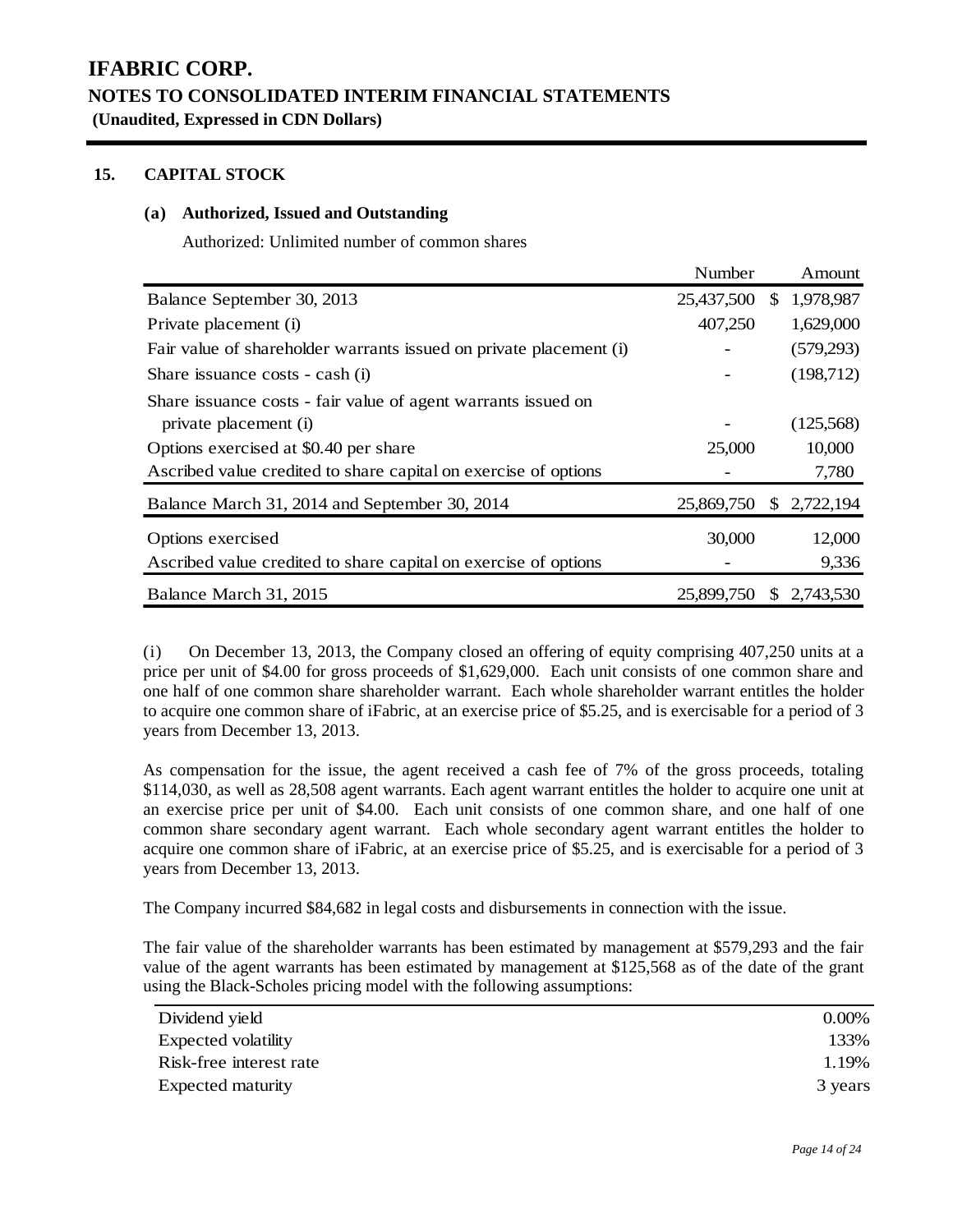### **15. CAPITAL STOCK,** *continued*

#### **(b) Stock option plan**

The Company has reserved 10% of the issued and outstanding common shares for issuance under its stock option plan. The status of the Company's stock option plan is summarized as follows:

|                                |               |               | Weighted       |
|--------------------------------|---------------|---------------|----------------|
|                                | Number of     |               | average        |
|                                | stock options |               | exercise price |
| Balance, September 30, 2013    | 1,525,000     | \$            | 0.52           |
| Exercised, during the period   | (25,000)      |               | 0.40           |
| Balance, March 31, 2014        | 1,500,000     | \$            | 0.53           |
| Balance, September 30, 2014    | 1,650,000     | <sup>\$</sup> | 0.85           |
| Exercised, during the period   | (30,000)      |               | 0.40           |
| <b>Balance, March 31, 2015</b> | 1,620,000     | \$            | 0.86           |

On April 1, 2014, 150,000 stock options were issued to employees. Each option entitles the holder to acquire one common share of the Company at a price of \$4.15 and is exercisable for a period of 10 years from the grant date. The options vest over periods of 1-3 years. Share-based compensation expense based on the fair value of the options had been estimated at \$588,240 as of the date of the grant using the Black-Scholes pricing model with the following assumptions:

| $0.00\%$ |
|----------|
| 118%     |
| 2.45%    |
| 10 years |
|          |

As of March 31, 2015, the following options were issued and outstanding:

|                    |           | <b>Options Outsanding</b> |    | <b>Options Exercisable</b> |           |            |
|--------------------|-----------|---------------------------|----|----------------------------|-----------|------------|
|                    |           | Weighted                  |    |                            |           |            |
|                    |           | average                   |    | Weighted                   |           | Weighted   |
|                    | Number of | remaining                 |    | average                    | Number of | average    |
|                    | stock     | contractual               |    | exercise                   | stock     | exercise   |
| Expiry date        | options   | life (years)              |    | price                      | options   | price      |
| September 17, 2018 | 75,000    | 3.46                      | \$ | 2.90                       | 50,000    | \$<br>2.90 |
| January 16, 2023   | 1,395,000 | 7.79                      |    | 0.40                       | 1,270,000 | 0.40       |
| April 1, 2024      | 150,000   | 9.00                      |    | 4.15                       |           |            |
|                    | 1,620,000 | 7.71                      | \$ | 0.86                       | 1,320,000 | \$<br>0.49 |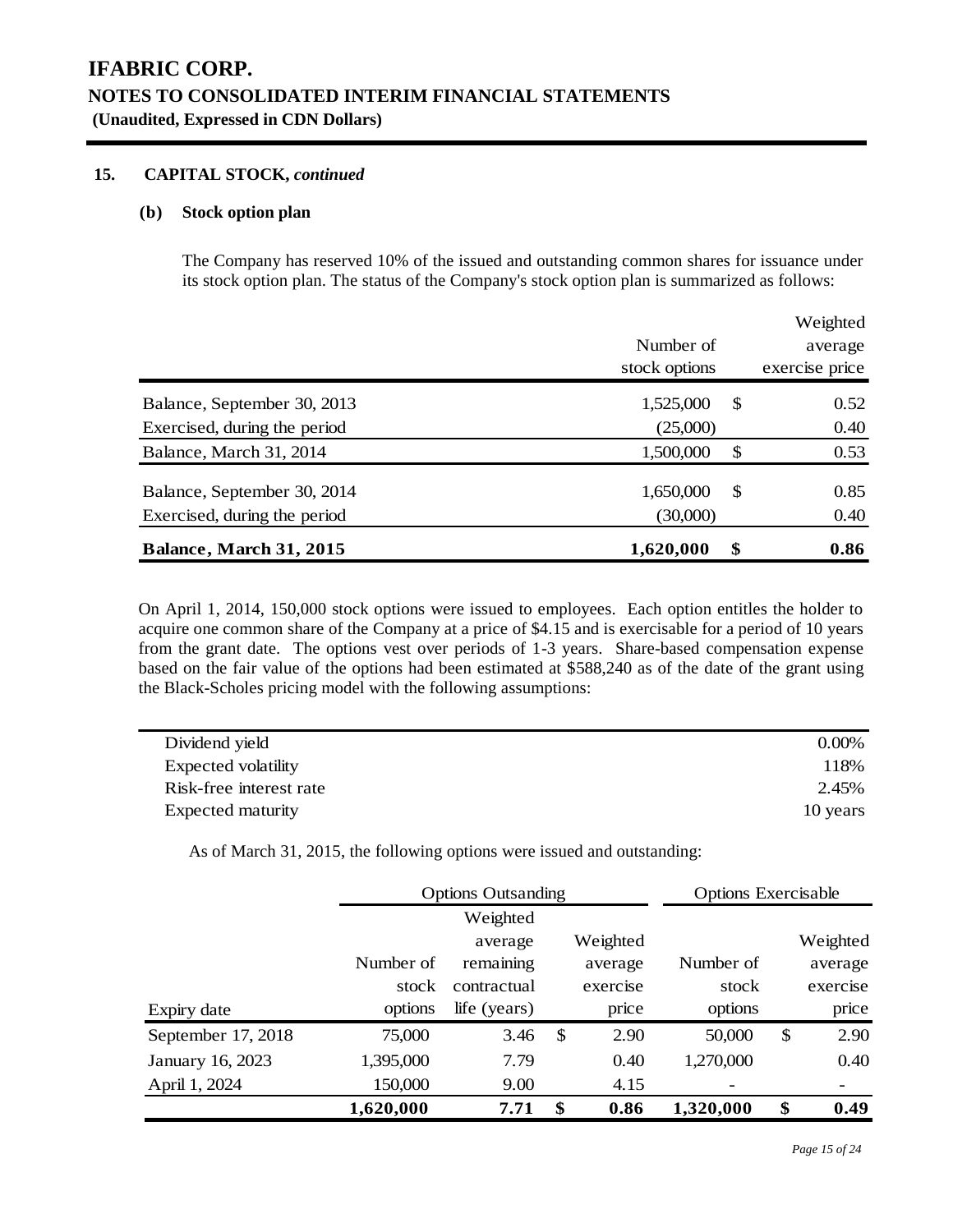# **15. CAPITAL STOCK,** *continued*

# **(c) Warrants**

The following table summarizes warrants that have been issued, exercised, or expired during the periods presented:

|                                                       |           |     | Weighted       |
|-------------------------------------------------------|-----------|-----|----------------|
|                                                       | Number of |     | average        |
|                                                       | warrants  |     | exercise price |
| Balance, September 30, 2013                           |           | S   | 0.00           |
| Issued, during the period (note $15(a)(i)$ )          | 232,133   |     | 5.10           |
| Balance, March 31, 2014                               | 232,133   | - S | 5.10           |
| <b>Balance, September 30, 2014 and March 31, 2015</b> | 232,133   | -SS | 5.10           |

The following table summarizes the warrants outstanding as of March 31, 2015:

|                                      |           |   | Weighted       |
|--------------------------------------|-----------|---|----------------|
|                                      | Number of |   | average        |
| Expiry date                          | warrants  |   | exercise price |
| December 13, 2016 (note $15(a)(i)$ ) | 203,625   |   | 5.25           |
| December 13, 2016 (note $15(a)(i)$ ) | 28,508    |   | 4.00           |
|                                      | 232,133   | S | 5.10           |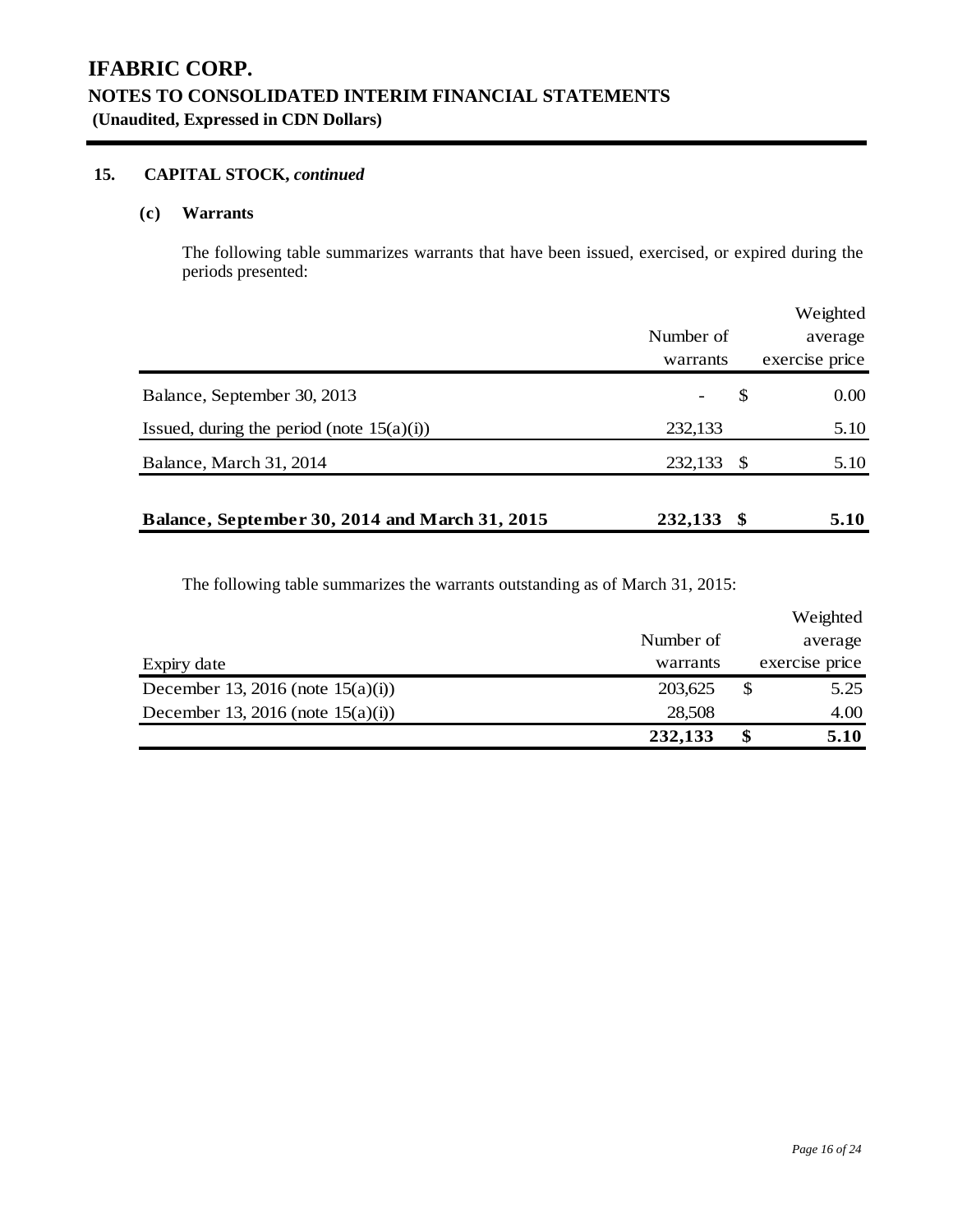# **16. BASIC AND DILUTED EARNINGS (LOSS) PER SHARE**

Basic earnings (loss) per share is calculated using the weighted average number of common shares outstanding during the period. Diluted earnings (loss) per share is calculated to reflect the dilutive effect of warrants and stock options outstanding. The calculation of basic and diluted earnings (loss) per share is based on the earnings (loss) charged to retained earnings for the three and six months ended March 31, 2015 of \$126,333 and (\$34,572), respectively (2014 - earnings of \$278,431 and \$490,588, respectively). The number of shares used in the earnings (loss) per share calculation is as follows:

|                                                            | Three Months   |            | Six Months |            |  |
|------------------------------------------------------------|----------------|------------|------------|------------|--|
| Periods ended March 31,                                    | 2015           | 2014       | 2015       | 2014       |  |
| Weighted average number of shares<br>outstanding - basic   | 25,899,750     | 25,851,972 | 25,892,662 | 25,684,974 |  |
| Dilutive effect of options                                 | 1,216,368      | 1,353,602  |            | 1,338,843  |  |
| Dilutive effect of warrants                                | $\blacksquare$ | 4,948      |            | 2,354      |  |
| Weighted average number of shares<br>outstanding - diluted | 27,116,118     | 27,210,522 | 25,892,662 | 27,026,171 |  |

For the three months ended March 31, 2015, 150,000 options and 232,133 warrants were excluded from the calculation of diluted earnings (loss) per share as these instruments were deemed to be anti-dilutive (2014 - 217,879 warrants were excluded). For the six months ended March 31, 2015, 1,620,000 options and 232,133 warrants were excluded from the calculation of diluted earnings (loss) per share as these instruments were deemed to be anti-dilutive (2014 - 217,879 warrants were excluded).

# **17. INCOME TAXES**

The provision for income taxes recorded in the financial statements differs from the amount which would be obtained by applying the statutory income tax rate of 26.5% (2014 - 26.5%) to the earnings for the period as follows:

| Six months ended March 31,                  | 2015          | 2014          |
|---------------------------------------------|---------------|---------------|
| Earnings for the period before income taxes | \$<br>69,538  | \$<br>743,048 |
| Tax on accounting earnings                  | \$<br>18,400  | \$<br>197,000 |
| Tax effect of the following:                |               |               |
| Non-deductible share-based compensation     | 55,500        | 21,972        |
| Share issue costs                           | (5,600)       |               |
| Items not deductible for tax purposes       | 10,100        | 30,658        |
| Tax rate changes and other                  | 23,645        |               |
|                                             |               |               |
| Provision for income taxes                  | \$<br>102,045 | 249.630       |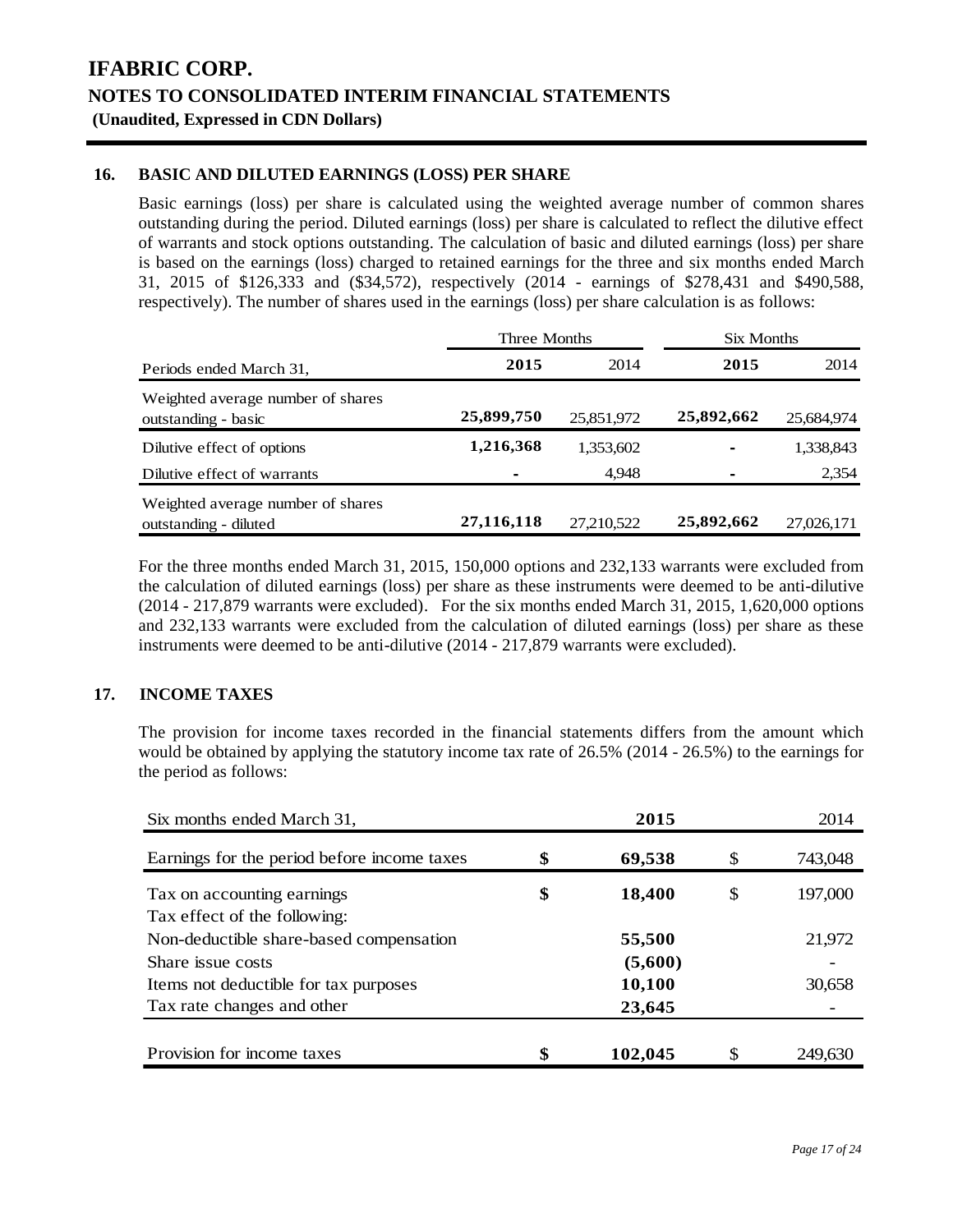## **18. COMMITMENTS**

(a) The Company's total commitments as of March 31, 2015, under various operating leases and a property lease agreement exclusive of occupancy costs are as follows:

| 2015 | 42,352        |  |
|------|---------------|--|
| 2016 | 64,080        |  |
| 2017 | 41,920        |  |
| 2018 | 10,740        |  |
|      | \$<br>159,092 |  |

- (b) The Company enters into foreign exchange forward contracts to manage the risks associated with exchange rate fluctuations. See note 8 for more information.
- (c) Effective January 1, 2015, the Company entered into an exclusive worldwide license agreement for the right to use trademarks in connection with the manufacture, marketing, sale and distribution of certain licensed products. During the license term, the Company is required to pay a quarterly royalty on its net sales as defined in the agreement, on all products sold under the licensed marks. The effective royalty rates vary depending on the distribution channel and range between 4% to 10%. Minimum annual royalties have been established for the contract periods ending December 31, 2015, 2016, 2017, and 2018 in the amounts of \$131,000, \$190,000, \$288,000, and \$368,000, respectively. In addition, the Company is required to pay an advertising fee of 1-2%, depending on the distribution channel, payable quarterly, on its net sales as defined in the agreement, for promotion of the licensed products. The license term is in effect until December 31, 2018.
- (d) Effective October 17, 2011, the Company entered into an exclusive worldwide license agreement for the right to use trademarks in connection with the manufacture, marketing, sale and distribution of certain licensed products. During the initial license term, the Company is required to pay a monthly royalty of 9.5% on its net sales as defined in the agreement, on all products sold under the licensed marks. The initial license term is in effect until December 31, 2015 and may be renewed for an additional term of four years on the condition that certain performance goals as defined in the agreement are attained.
- (e) Effective January 16, 2012, the Company entered into an exclusive license agreement for the right to use trademarks in connection with the manufacture, marketing, sale and distribution of certain licensed products. The licensed territory includes certain worldwide areas as specified in the agreement. During the initial license term, the Company is required to pay a monthly royalty of 9% on its net sales as defined in the agreement, on all products sold under the licensed marks. Minimum annual royalties have been established for the contract periods ending December 31, 2013, 2014, and 2015 in the amounts of \$144,000, \$279,000 and \$432,000, respectively. In addition, the Company is required to pay an advertising fee of 2%, payable semi-annually, on its net sales as defined in the agreement, for the promotion of the licensed products. The initial license term is in effect until December 31, 2015 and may be renewed for an additional term of three years on the condition that certain performance goals as defined in the agreement are attained.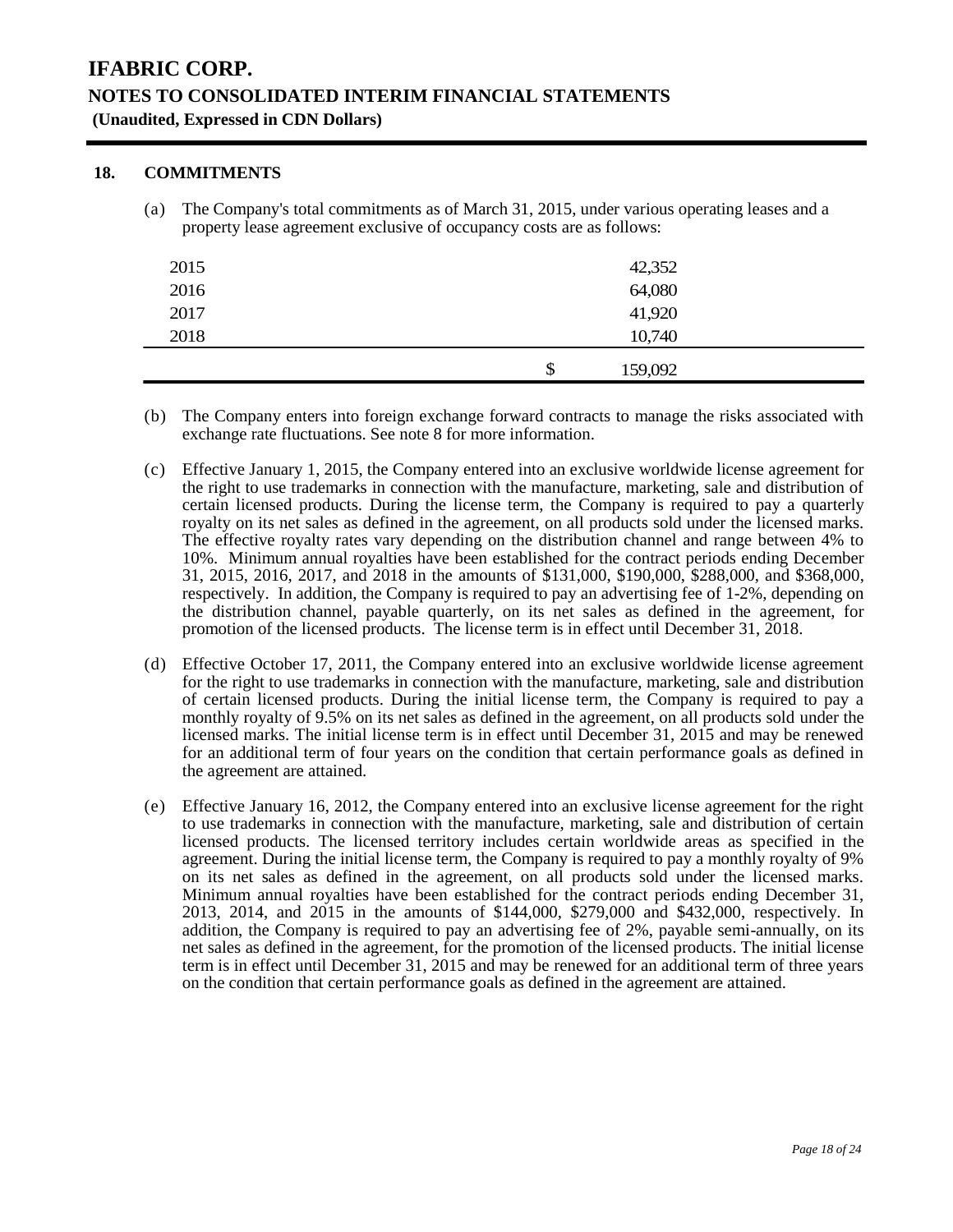# **19. RELATED PARTY TRANSACTIONS**

- (a) General and administrative costs for the six months ended March 31, 2015 includes \$12,000 (2014 - \$15,000) paid to a company controlled by the non-controlling shareholder of a subsidiary.
- (b) Remuneration of Directors and key management personnel of the Company was as follows:

| Six months ended March 31,                                                       | 2015          | 2014          |
|----------------------------------------------------------------------------------|---------------|---------------|
| Salary and management fees included in<br>general and administrative - CEO       | \$<br>100,000 | \$<br>87,600  |
| Professional fees included in general and<br>administrative - CFO                | 68,500        | 60,000        |
| Salary and benefits included in general and<br>administrative - Directors        | 67,405        | 93.755        |
| Fees for technical services included in<br>general and administrative - Director | 29,000        | 24,000        |
| Directors' fees paid                                                             | 5,252         | 1,750         |
| Share based compensation                                                         | 90,726        | 36,157        |
|                                                                                  | \$<br>360,883 | \$<br>303.262 |

(c) As at March 31, 2015, accrued liabilities includes an amount of \$10,000 (September 30, 2014 - \$45,000) payable to Directors and key management personnel of the Company with respect to unpaid fees.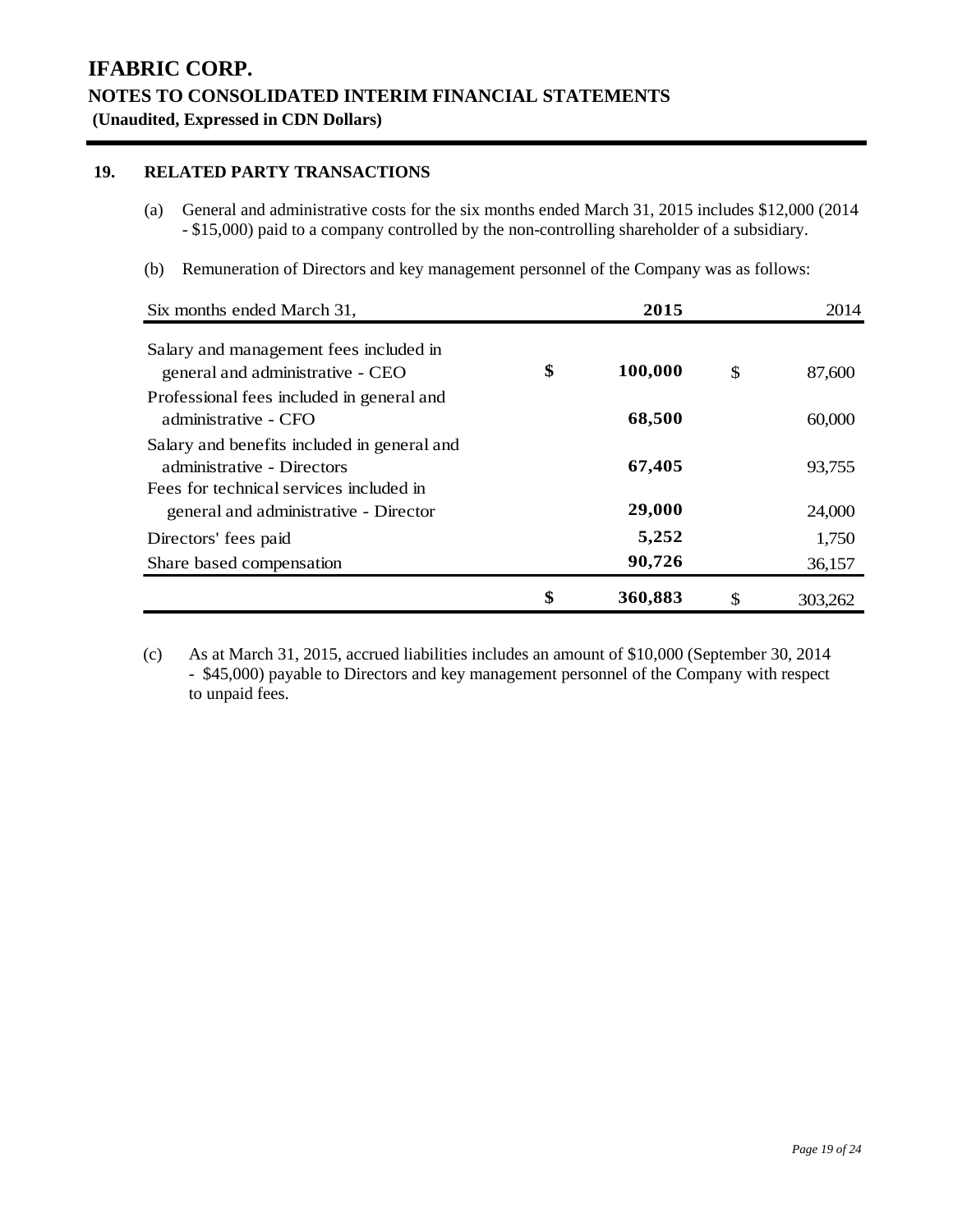### **20. FINANCIAL INSTRUMENTS**

#### **Credit risk**

Credit risk arises from the potential that a counter party will fail to perform its obligations. The Company routinely assesses the financial strength of its customers to mitigate its exposure to credit risk. For the six months ended March 31, 2015, approximately 35% of the Company's total sales are to two customers (2014 - 37% of sales were to three customers). At March 31, 2015, four customers accounted for 56% (September 30, 2014 - four customers accounted for 52%) of the Company's accounts receivable.

In order to mitigate its credit risk, the Company insures its trade accounts receivable with Chartis Insurance Company of Canada based on specific or discretionary credit limits, dependant on the level of amounts outstanding from individual customers at that time. As at March 31, 2015, no claims were pending under this policy.

The Company's maximum exposure to credit risk at March 31, 2015 is \$2,921,228 (September 30, 2014 - \$2,042,179). Included in general and administrative costs for the six months ended March 31, 2015 are bad debts of \$1,437 (2014 - nil).

The aging of trade accounts receivable is as follows:

|               | March 31,<br>2015 | September 30,<br>2014 |
|---------------|-------------------|-----------------------|
| $0 - 30$ days | \$<br>1,216,704   | \$<br>841,522         |
| 31 - 60 days  | 782,424           | 794,275               |
| 61 - 90 days  | 249,987           | 333,044               |
| $90 + days$   | 683,243           | 279,638               |
|               | \$<br>2,932,358   | \$<br>2,248,479       |

### **Liquidity risk**

Liquidity risk is the risk that the Company will encounter difficulties in meeting its obligations associated with its financial liabilities. The Company is exposed to this risk mainly with respect to its related party loans, bank indebtedness, loans payable and accounts payable and accrued liabilities. The Company reduces its exposure to liquidity risk by ensuring that it documents when authorized payments become due, maintains an adequate line of credit to pay trade creditors and repays long term debt interest and principal as it becomes due using cash generated from operations.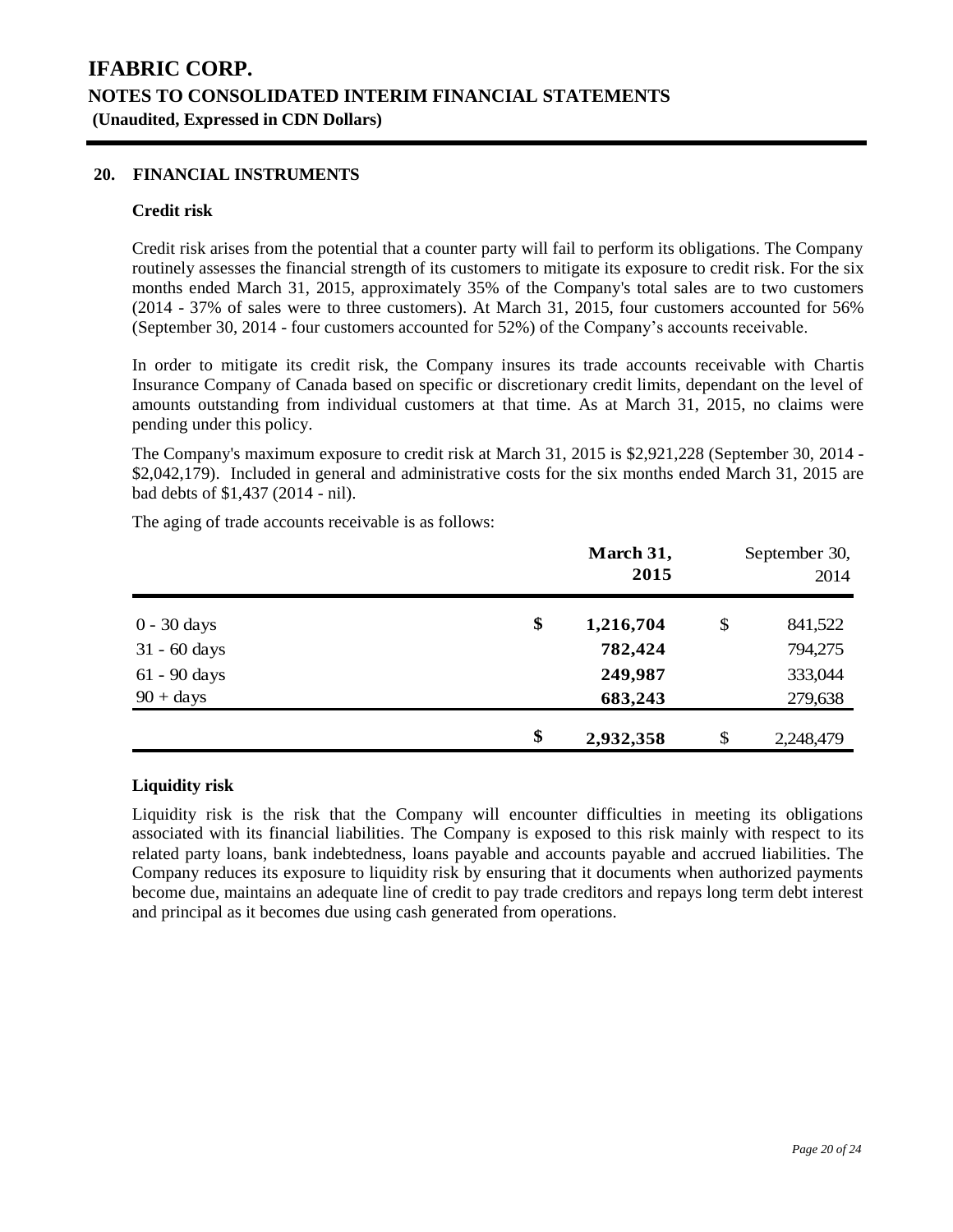### **20. FINANCIAL INSTRUMENTS,** *continued*

### **Market risk**

Market risk is the risk that the fair value or future cash flows of a financial instrument will fluctuate because of changes in market prices. Market risk comprises three types of risk: currency risk, interest rate risk and other price risk. The Company is exposed to currency risk and interest rate risk.

# **Currency risk**

The Company conducts certain of its operations in United States dollars and British pounds. The Company manages its risk with forward foreign exchange contracts (see note 8). The following balances were included in the financial statements:

|                                                  |    | March 31,<br>2015 |           | September 30,<br>2014 |
|--------------------------------------------------|----|-------------------|-----------|-----------------------|
|                                                  |    | <b>USD</b>        |           | <b>USD</b>            |
| Cash                                             | \$ | 543,232           | \$        | 731,134               |
| Accounts receivable                              |    | 1,924,609         |           | 1,605,269             |
| Accounts payable and accrued liabilities         |    | (485, 946)        |           | (921, 642)            |
| Prepaid expenses and deposits                    |    | 179,189           |           | 189,973               |
| Foreign exchange forward contract margin deposit |    | 60,000            |           | 100,000               |
| <b>United States dollars</b>                     | \$ | 2,221,084         | \$        | 1,704,734             |
|                                                  |    | March 31,         |           | September 30,         |
|                                                  |    | 2015              |           | 2014                  |
|                                                  |    | <b>GBP</b>        |           | <b>GBP</b>            |
| Cash                                             | £  | 60,531            | $\pounds$ | 88,825                |
| Accounts receivable                              |    | 215,166           |           | 182,183               |
| Accounts payable and accrued liabilities         |    | (45,308)          |           | (20,204)              |
| <b>British pounds</b>                            | £  | 230,389           | $\pounds$ | 250,804               |

#### **Interest rate risk**

Interest rate risk is the risk that the fair value or future cash flows of a financial instrument will fluctuate due to changes in market interest rates. The Company is exposed to interest rate risk on its secured bank loan and its bank operating line, which bear interest at floating rates, since changes in market rates can cause fluctuations in cash flows.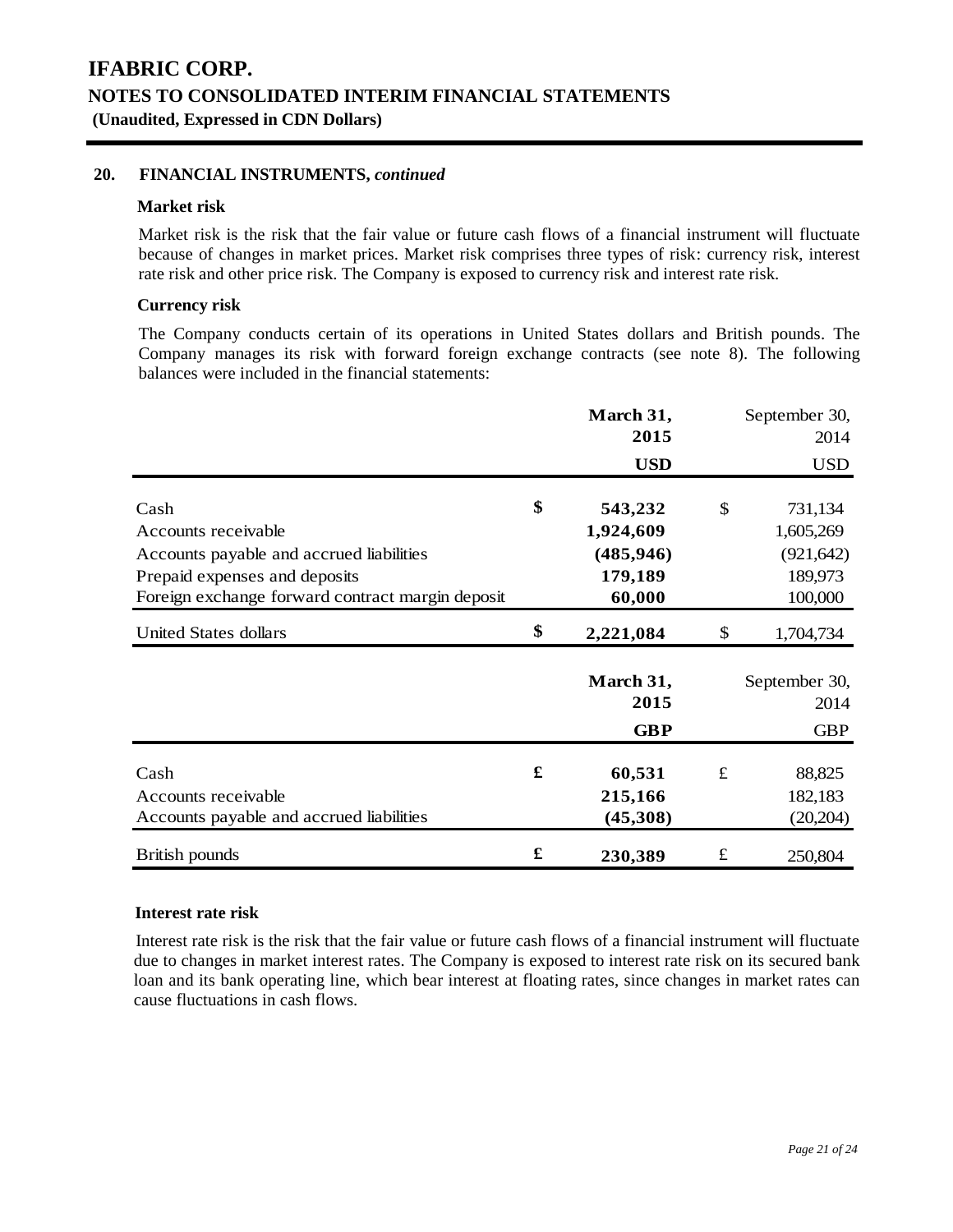### **20. FINANCIAL INSTRUMENTS,** *continued*

#### **Sensitivity analysis**

The effect of a 5% strengthening of the USD at the reporting date in relation to the net amount of USD denominated currency balances would result in an increase in annual pre-tax revenue of approximately \$140,000, assuming all other variables remain constant, and a 5% weakening of the USD would result in a decrease in annual pre-tax revenue of approximately \$140,000. A 5% strengthening of the GBP would result in an increase in annual pre-tax revenue of approximately \$22,000 and a 5% weakening of the GBP would result in a decrease in annual pre-tax revenue of approximately \$22,000.

A 1% increase in future interest rates, based on the projected average balance of the secured loan for the ensuing 12 months, would result in an increased interest expense of approximately \$9,800 and a 1% decrease in interest rates would result in interest savings of an equivalent amount.

### **21. CAPITAL MANAGEMENT**

The Company manages its capital to ensure that it will be able to continue as a going concern while providing a return to its stakeholders.

The capital structure of the business consists of equity attributable to common shareholders, comprised of issued capital stock and accumulated retained earnings, which totaled \$5,986,666 at March 31, 2015 (September 30, 2014 - \$5,999,902).

The Company is subject to externally imposed capital requirements on debt described in notes 4 and 14. As at March 31, 2015, the Company met these financial covenants requirements.

#### **22. SEGMENTED INFORMATION**

The Company has three reportable segments, as described below, which are strategic divisions. The strategic divisions offer different products and services, and are managed separately because they require different marketing strategies and technologies. For each of the strategic divisions, the CEO (the chief operating decision maker) reviews internal management reports on at least a quarterly basis. The following describes the operations in each of the reportable segments:

- Intimate Apparel: Includes the design, purchasing, and distribution of intimate apparel.
- Intelligent Fabrics: Includes the development, testing and distribution of specialty textiles as well as chemicals suitable for application to textiles.
- Other: Includes leasing of property to group companies and third parties.

Inter-segment transactions are made at prices that approximate market rates.

Property, plant and equipment, deferred tax assets, and goodwill are managed on a group basis and are not allocated to operating segments. Amortization of property, plant and equipment, and interest expense on operating lines of credit and loans payable are managed on a group basis and are not allocated to operating segments.

There has been no material change in the total assets for each reportable segment since the last annual audited financial statements.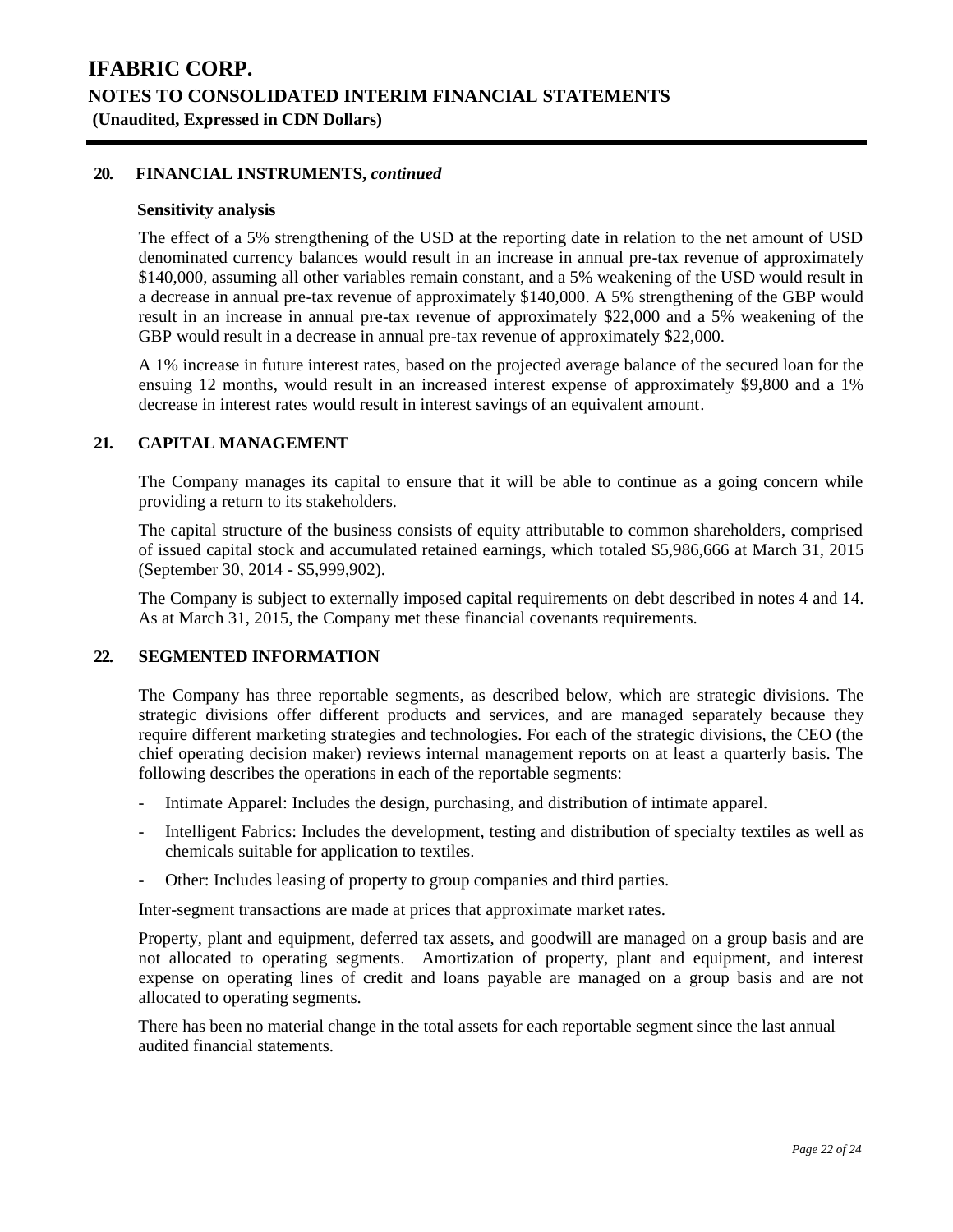# **22. SEGMENTED INFORMATION,** *continued*

#### **Operating Segments - Six months ended March 31, 2015**

|                                     | Intimate<br>Apparel |   | Intelligent<br>Fabrics |     | Other<br>Segments |     | Corporate Items<br>and Eliminations | <b>Consolidated</b> |
|-------------------------------------|---------------------|---|------------------------|-----|-------------------|-----|-------------------------------------|---------------------|
|                                     |                     |   |                        |     |                   |     |                                     |                     |
| Revenues                            |                     |   |                        |     |                   |     |                                     |                     |
| Third party                         | \$<br>5,862,582     | S | 383,369                | \$. | 47,931            | -\$ | -                                   | \$<br>6,293,882     |
| Inter-segment                       | 18,000              |   |                        |     | 83,585            |     | (101, 585)                          | ۰                   |
| <b>Total Revenues</b>               | 5,880,582           |   | 383.369                |     | 131,516           |     | (101, 585)                          | 6,293,882           |
| Earnings (loss) before income taxes | 748.238             |   | (596,868)              |     | 9,092             |     | (90, 924)                           | 69,538              |

#### **Operating Segments - Six months ended March 31, 2014**

|                                     | Intimate<br>Apparel |   | Intelligent<br>Fabrics |   | Other<br>Segments | Corporate Items<br>and Eliminations | Consolidated    |
|-------------------------------------|---------------------|---|------------------------|---|-------------------|-------------------------------------|-----------------|
|                                     |                     |   |                        |   |                   |                                     |                 |
| Revenues                            |                     |   |                        |   |                   |                                     |                 |
| Third party                         | \$<br>5,192,511     | S | 670.444                | S | 54,103 \$         | -                                   | \$<br>5,917,058 |
| Inter-segment                       | 22,500              |   |                        |   | 81,008            | (103,508)                           | -               |
| <b>Total Revenues</b>               | 5,215,011           |   | 670.444                |   | 135,111           | (103,508)                           | 5,917,058       |
| Earnings (loss) before income taxes | 697,793             |   | 56,872                 |   | 11,435            | (23,052)                            | 743,048         |

The following summarizes external sales revenue for the Company by geographic operating segments:

| Six months ended March 31, | 2015                 | 2014                     |
|----------------------------|----------------------|--------------------------|
| External sales revenue     |                      |                          |
| Canada                     | \$<br>463,301 \$     | 352,466                  |
| <b>United States</b>       | 5,180,649            | 4,932,430                |
| United Kingdom             | 463,655              | 632,162                  |
| Other                      | 186,277              | $\overline{\phantom{a}}$ |
| Total                      | \$<br>$6,293,882$ \$ | 5,917,058                |

All of the Company's non-current assets are located in Canada.

# **23. COMPARATIVE AMOUNTS**

The financial statements have been reclassified, where applicable, to conform to the presentation used in the current period. These changes do not affect prior period earnings.